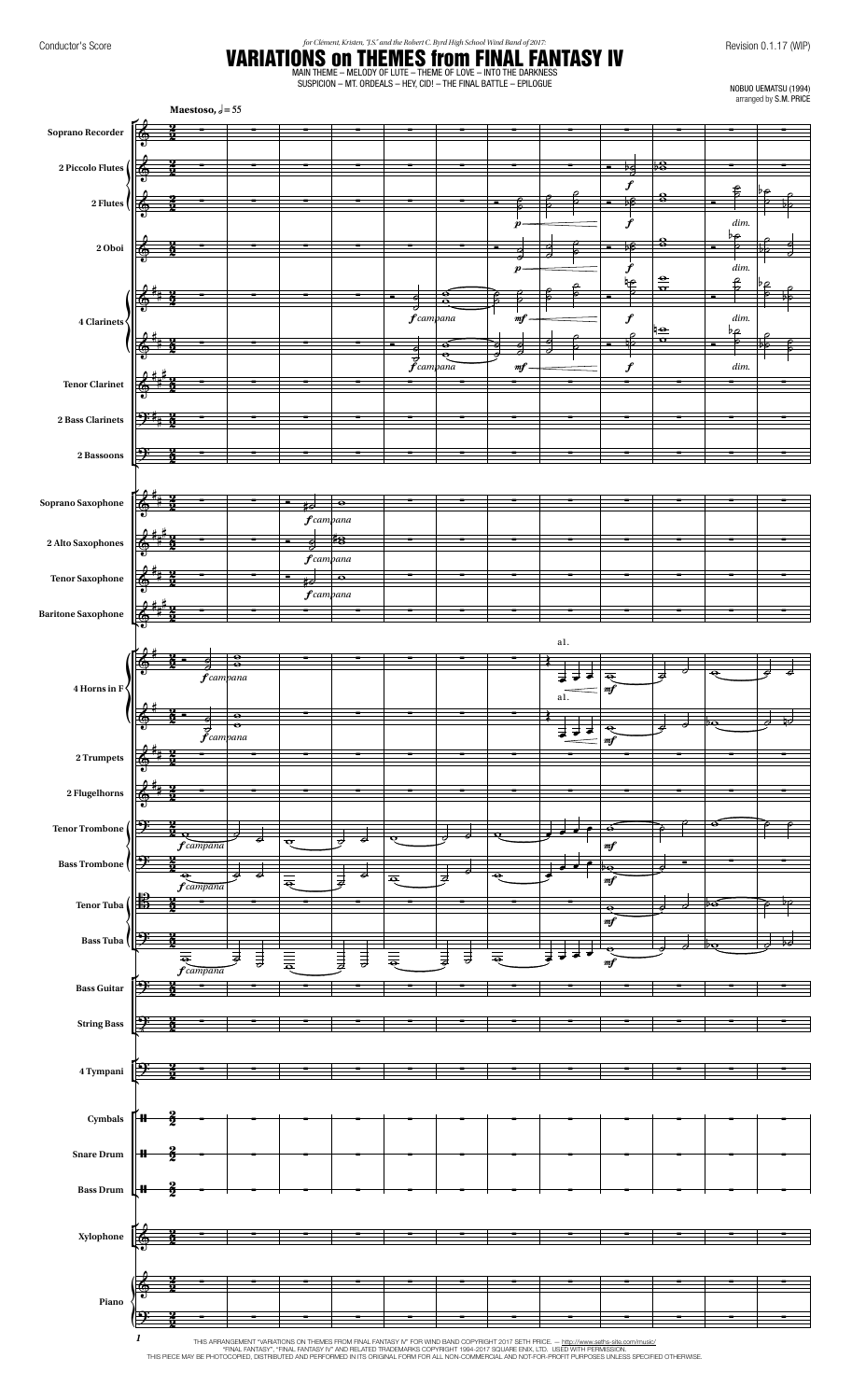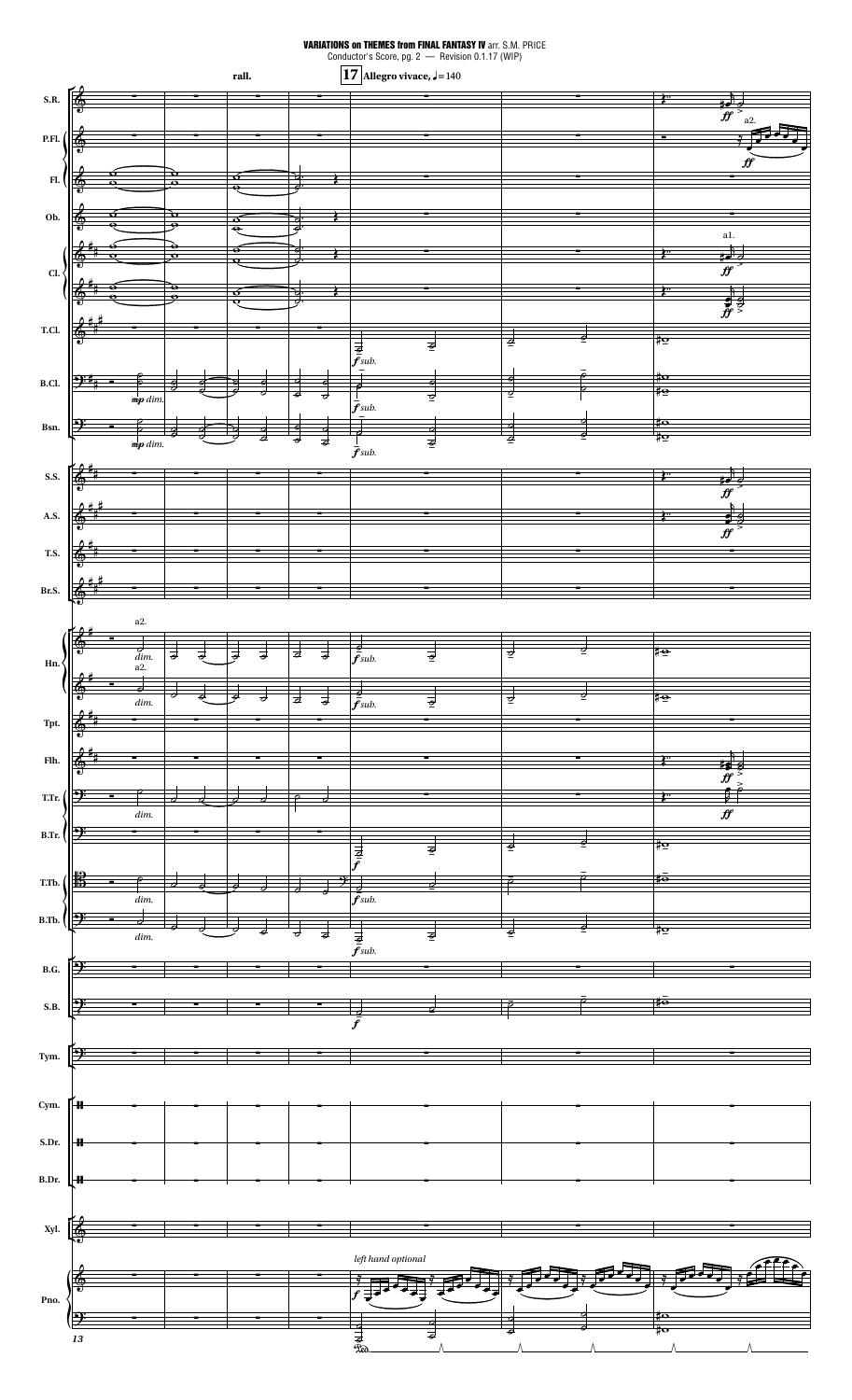# VARIATIONS on THEMES from FINAL FANTASY IV arr. S.M. PRICE Conductor's Score, pg. 3 — Revision 0.1.17 (WIP)

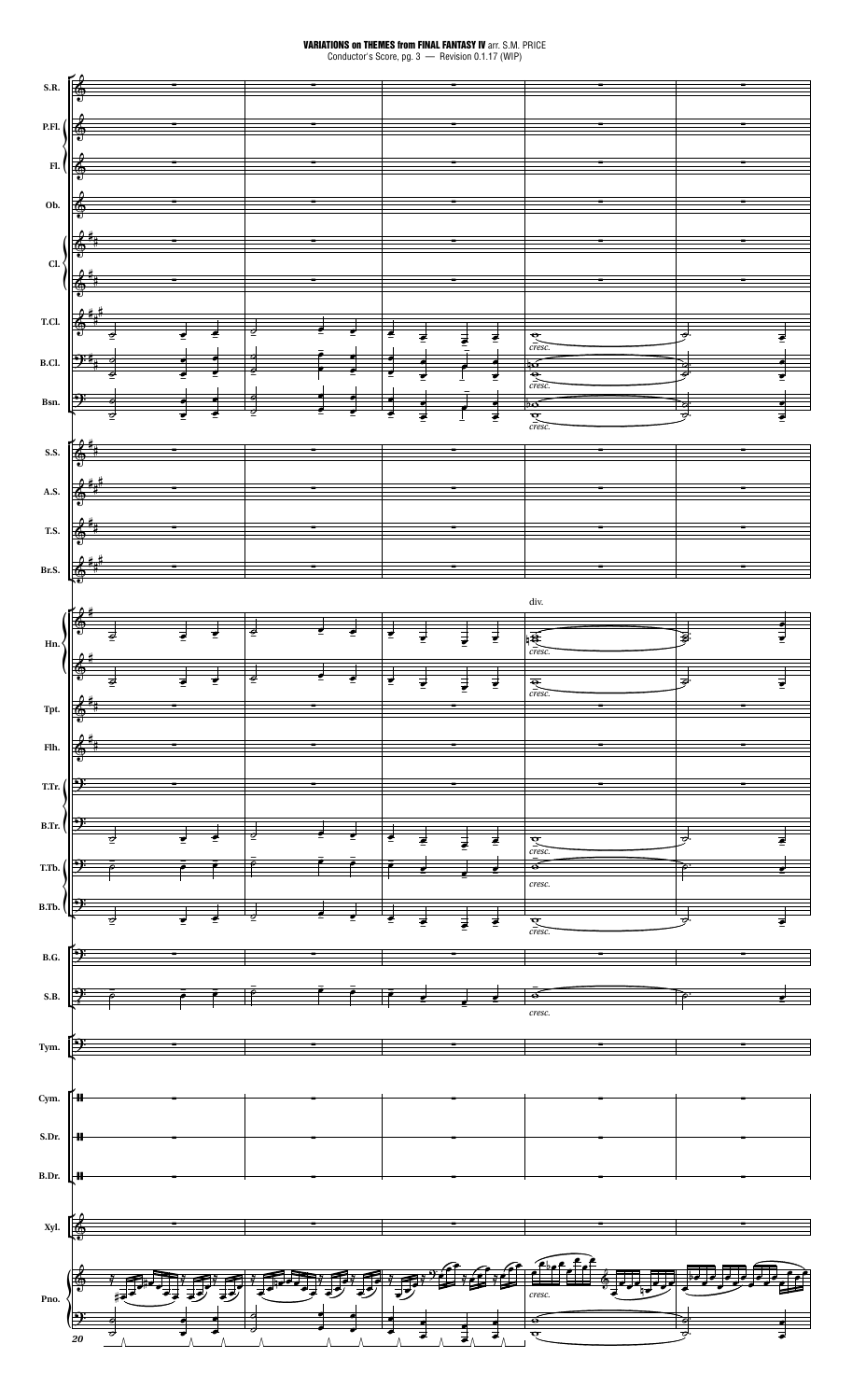# VARIATIONS on THEMES from FINAL FANTASY IV arr. S.M. PRICE Conductor's Score, pg. 4 — Revision 0.1.17 (WIP)

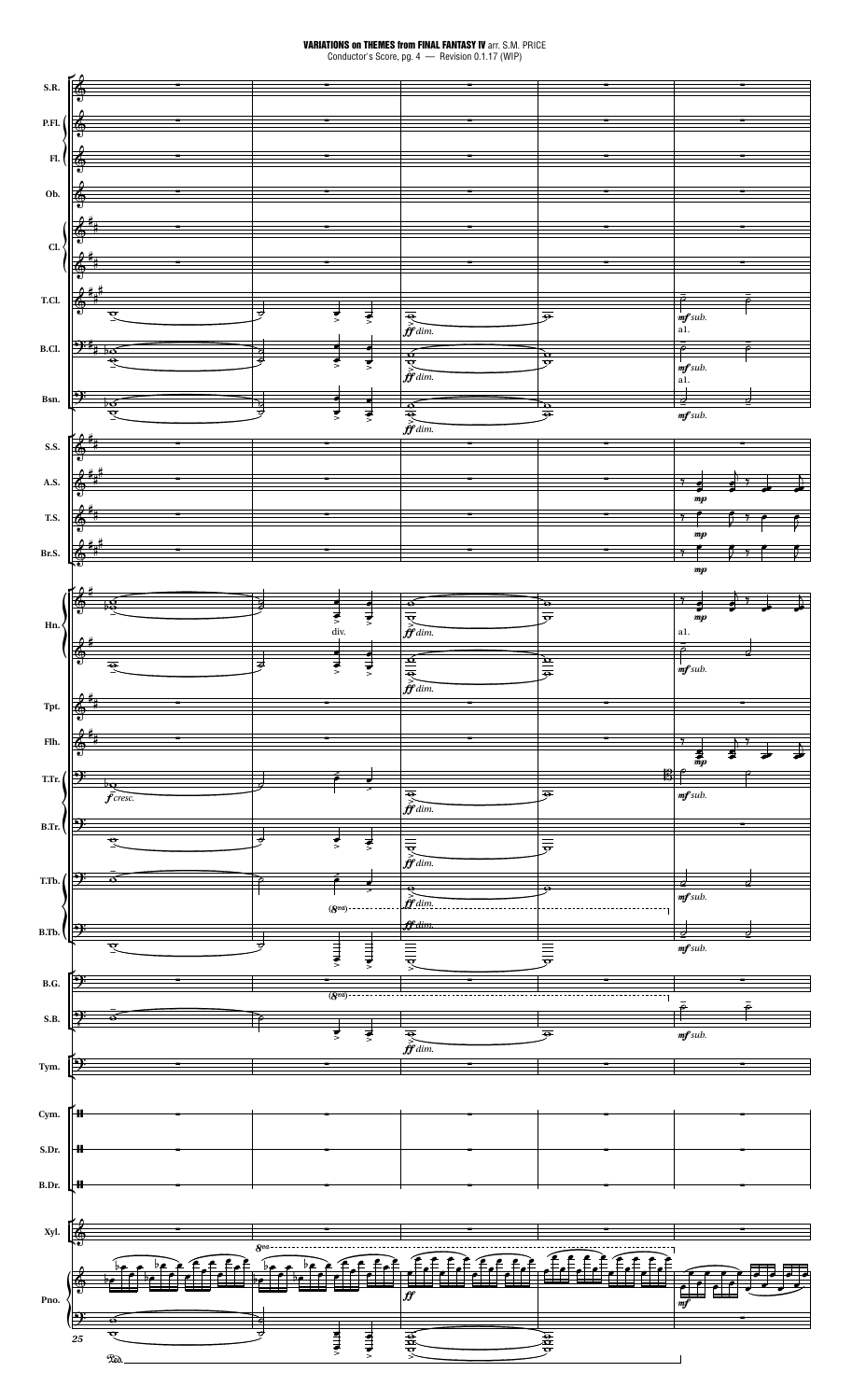VARIATIONS on THEMES from FINAL FANTASY IV arr. S.M. PRICE

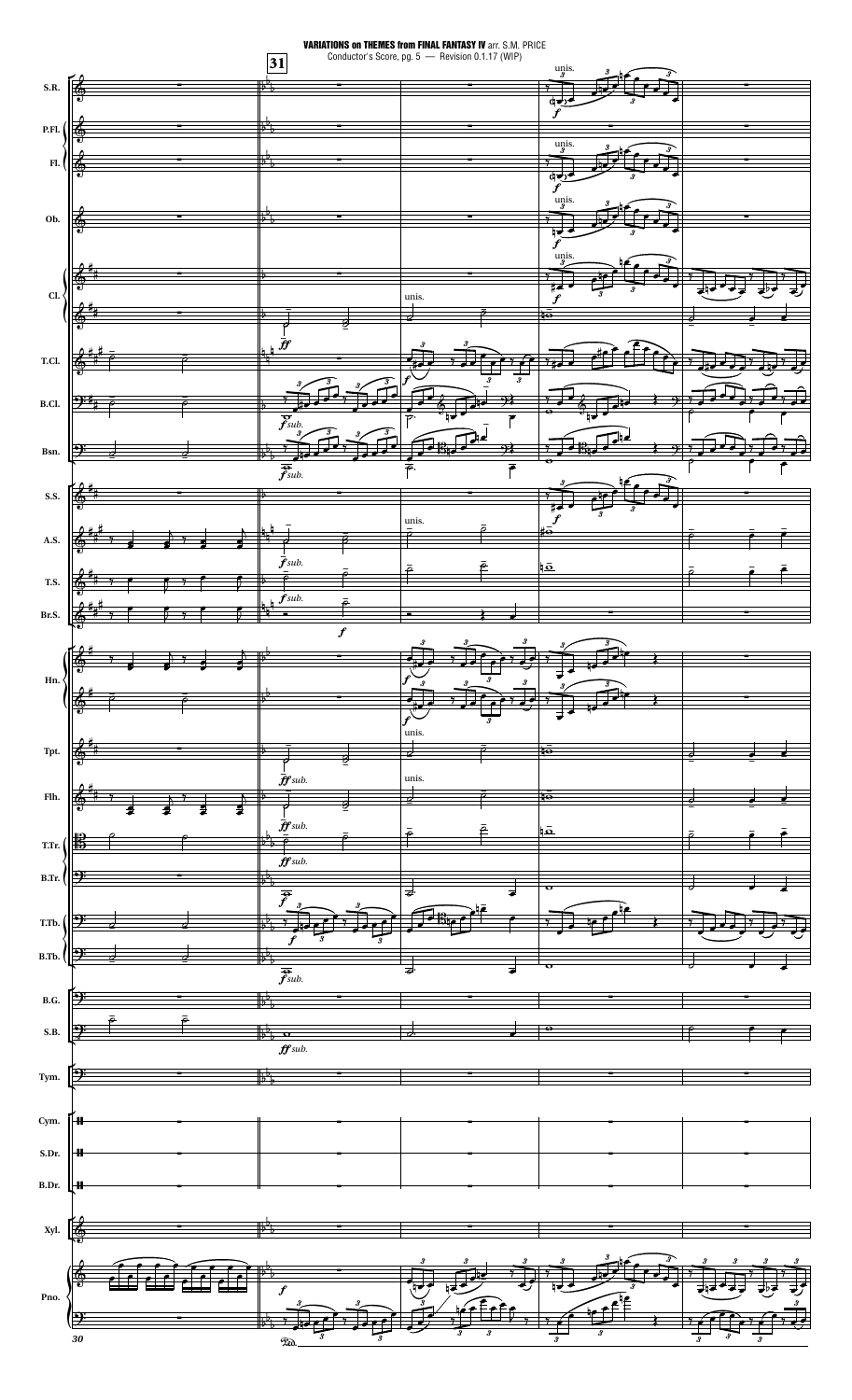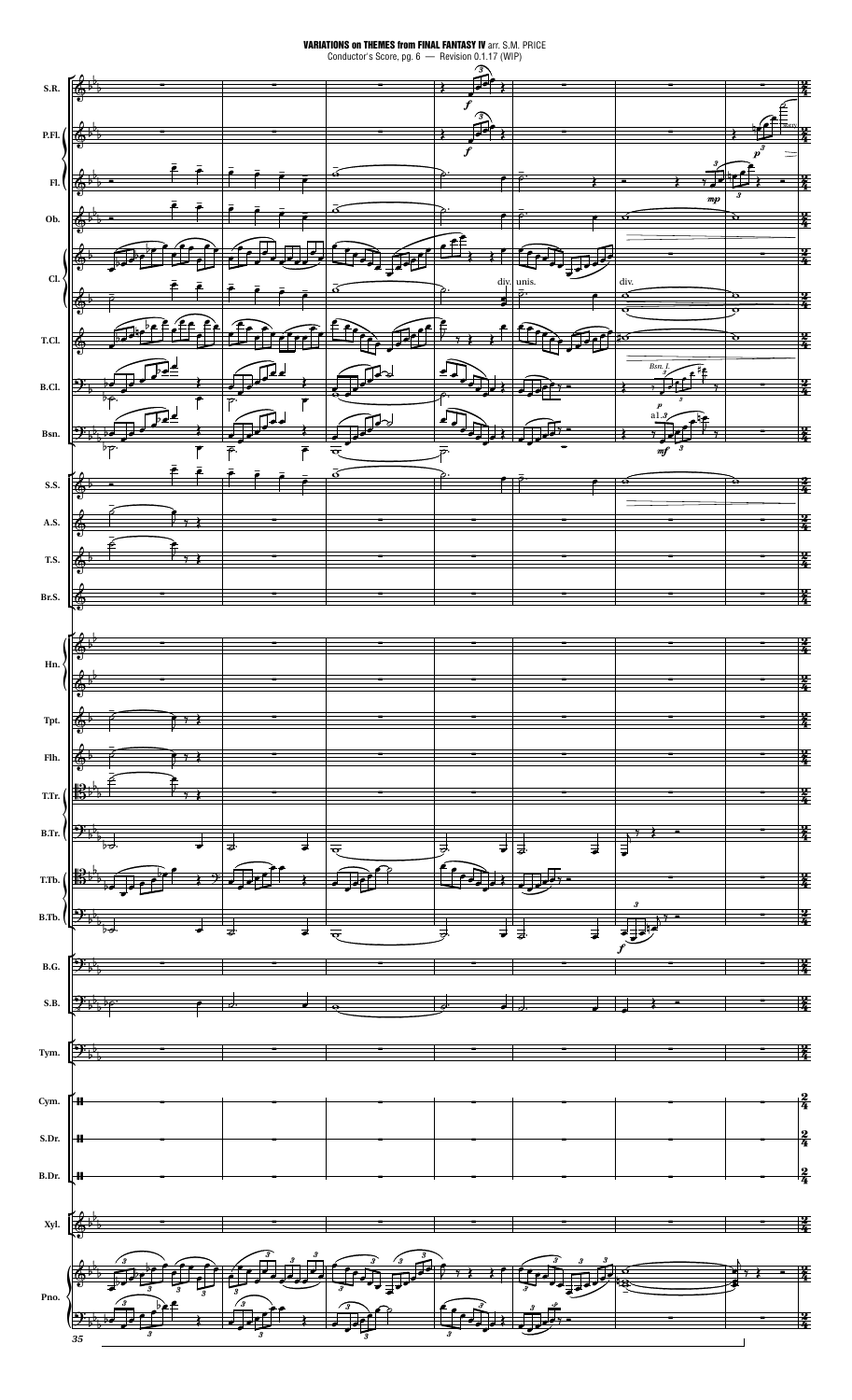VARIATIONS on THEMES from FINAL FANTASY IV arr. S.M. PRICE

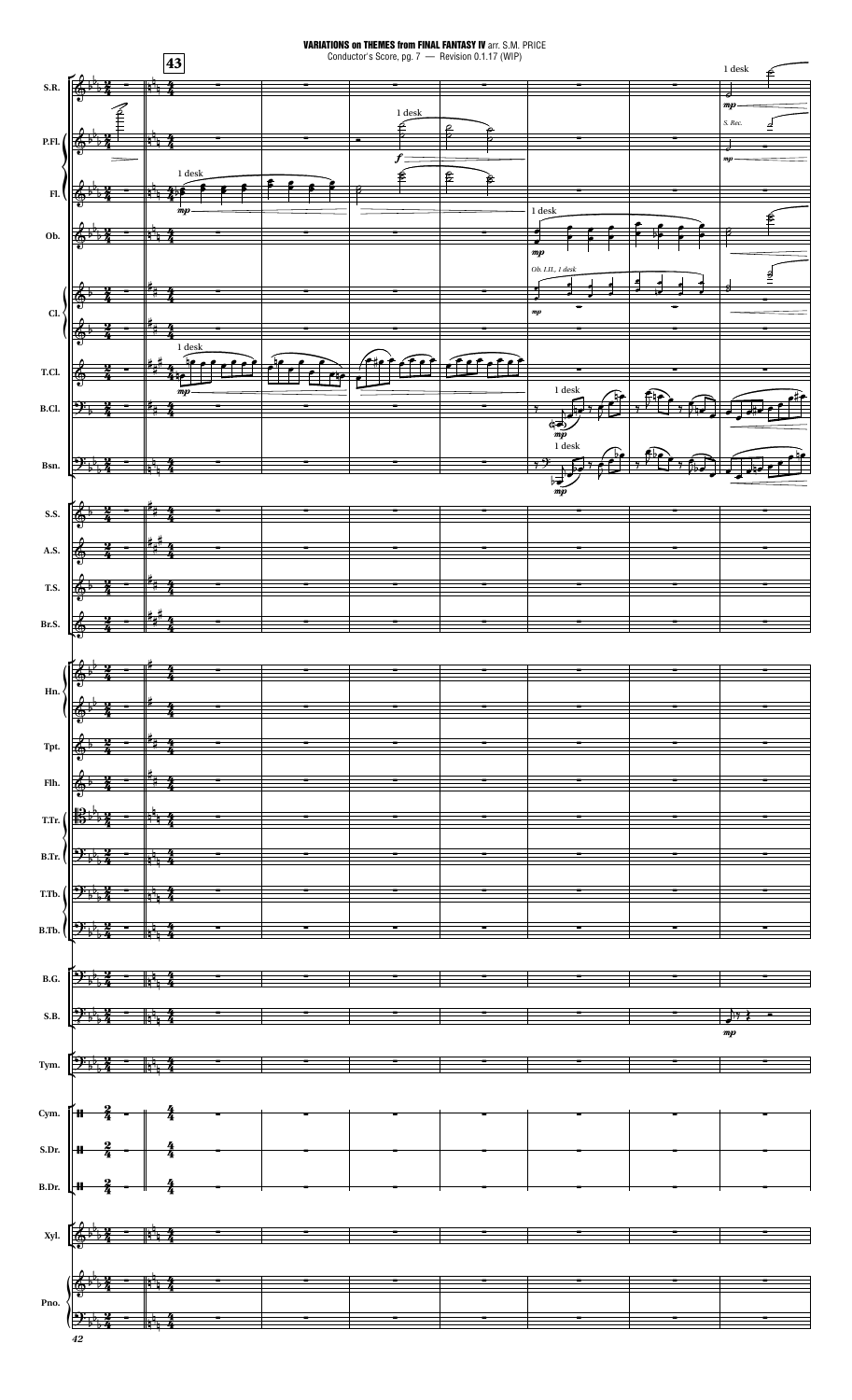## VARIATIONS on THEMES from FINAL FANTASY IV arr. S.M. PRICE Conductor's Score, pg. 8 — Revision 0.1.17 (WIP)

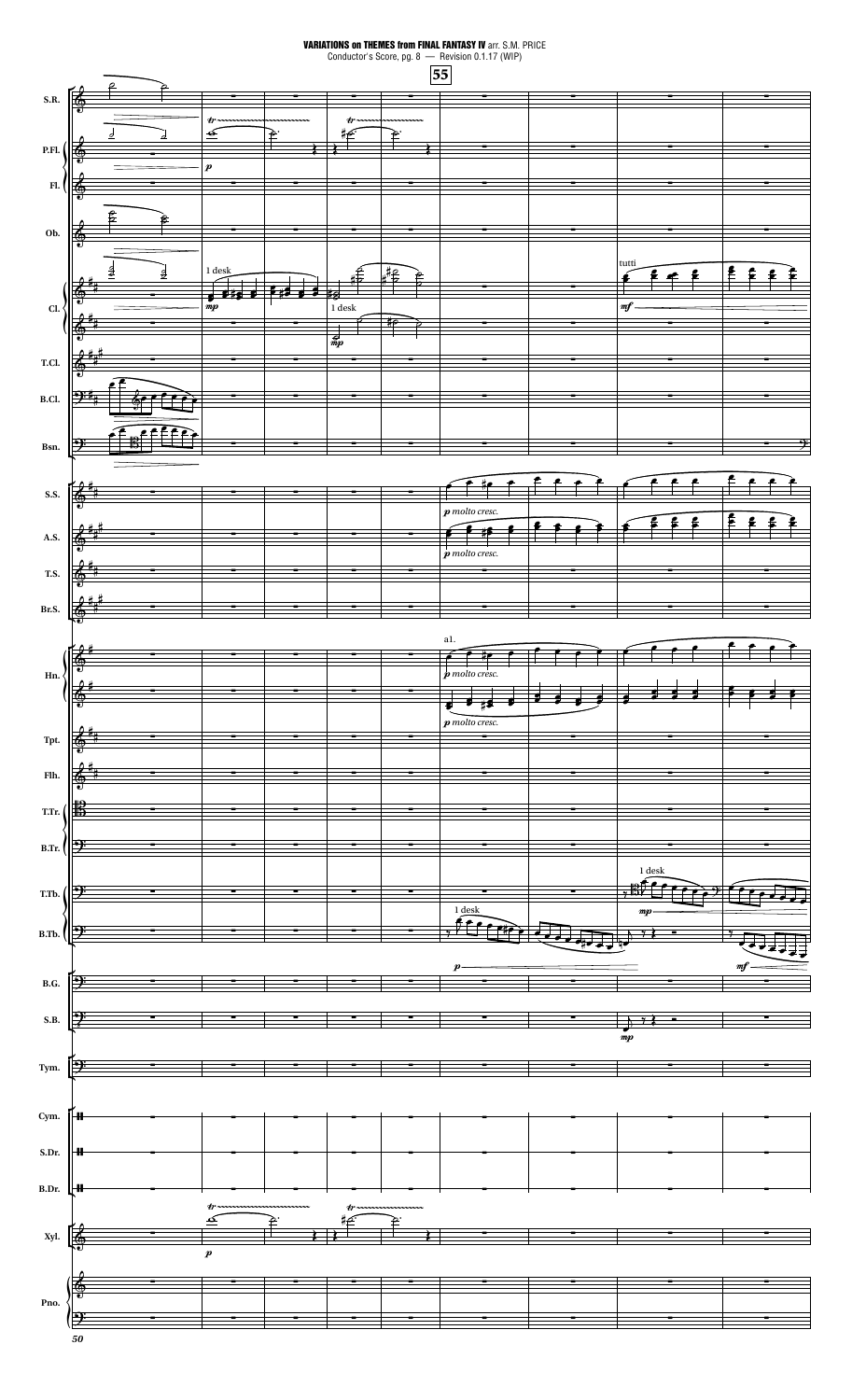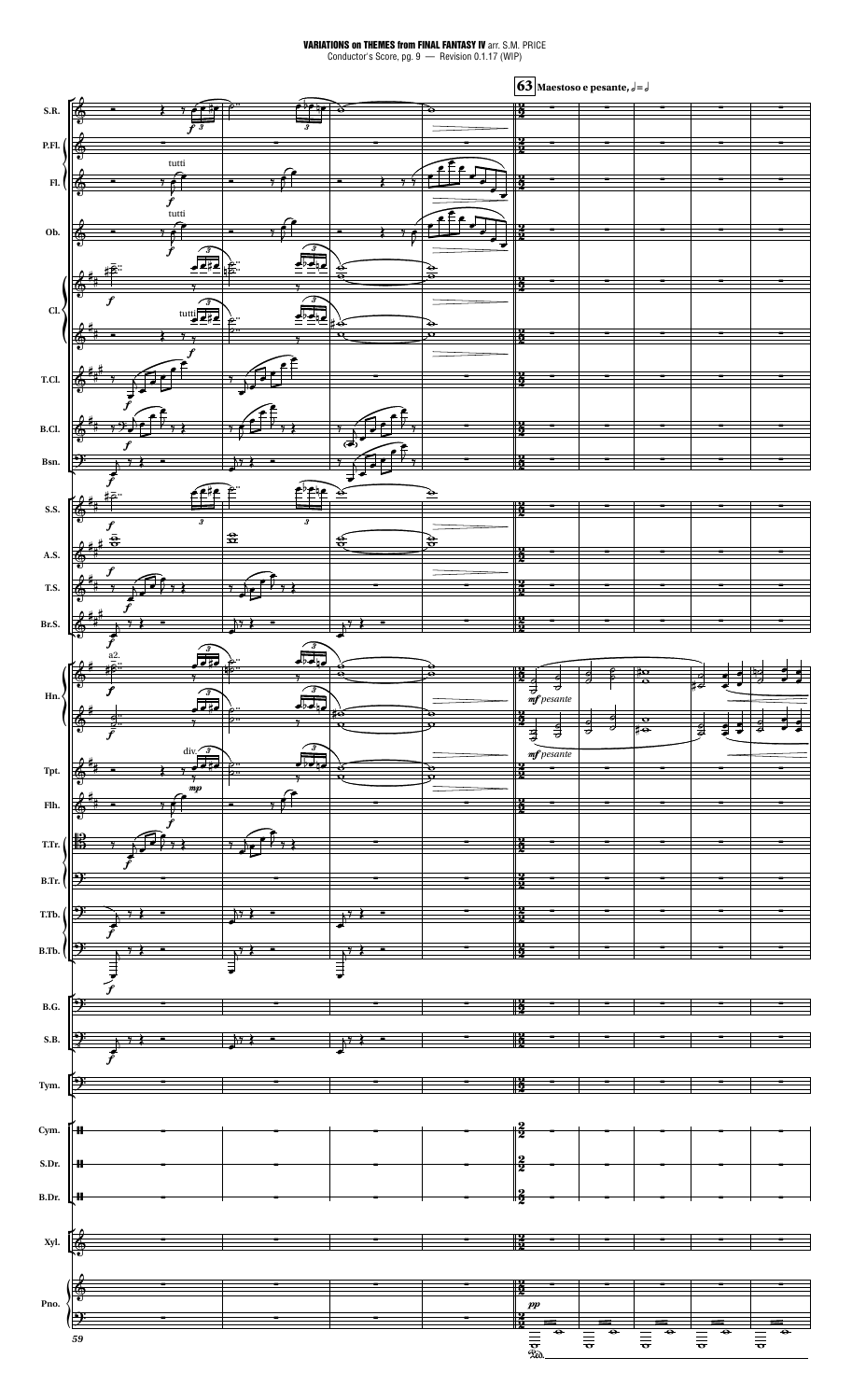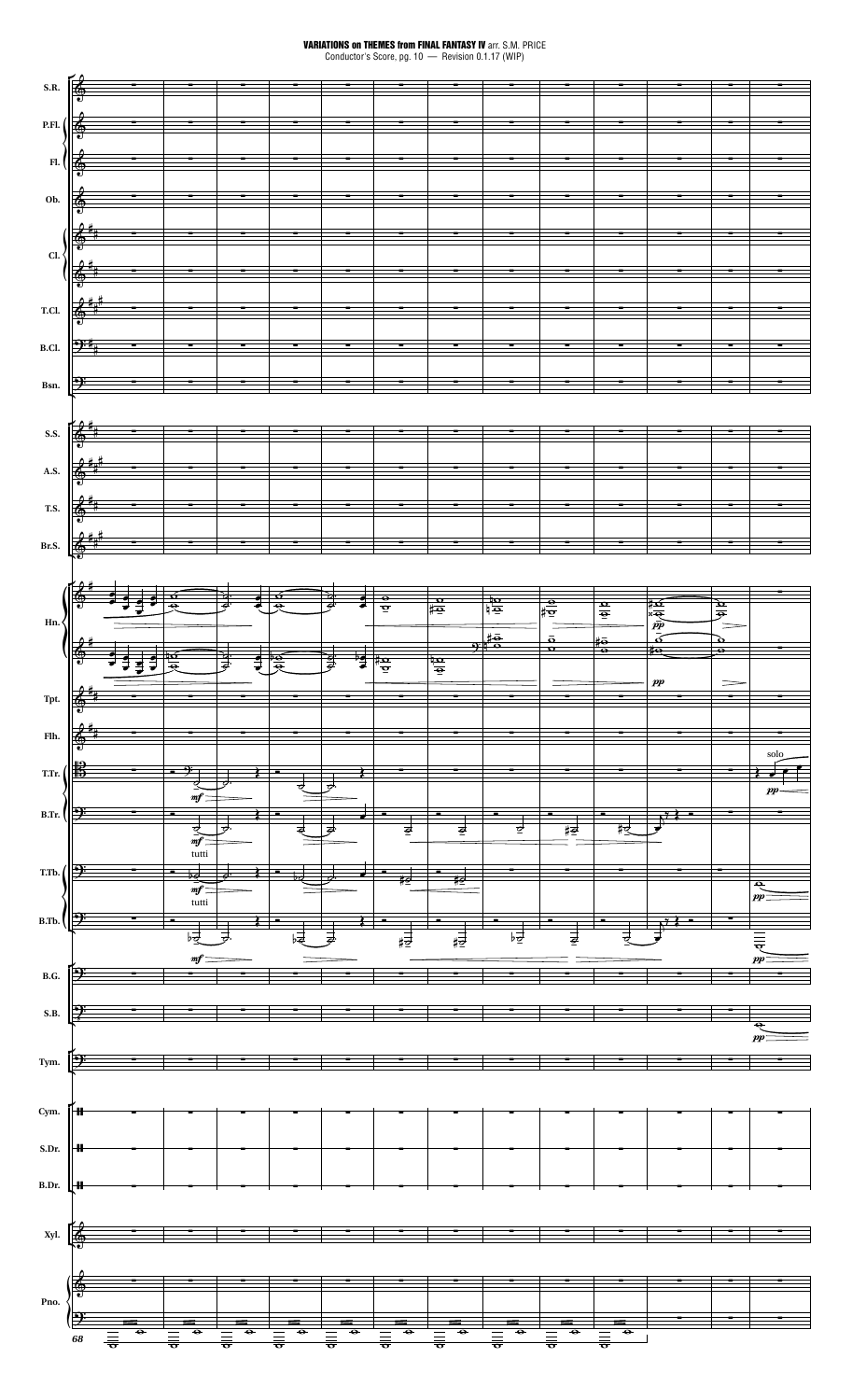

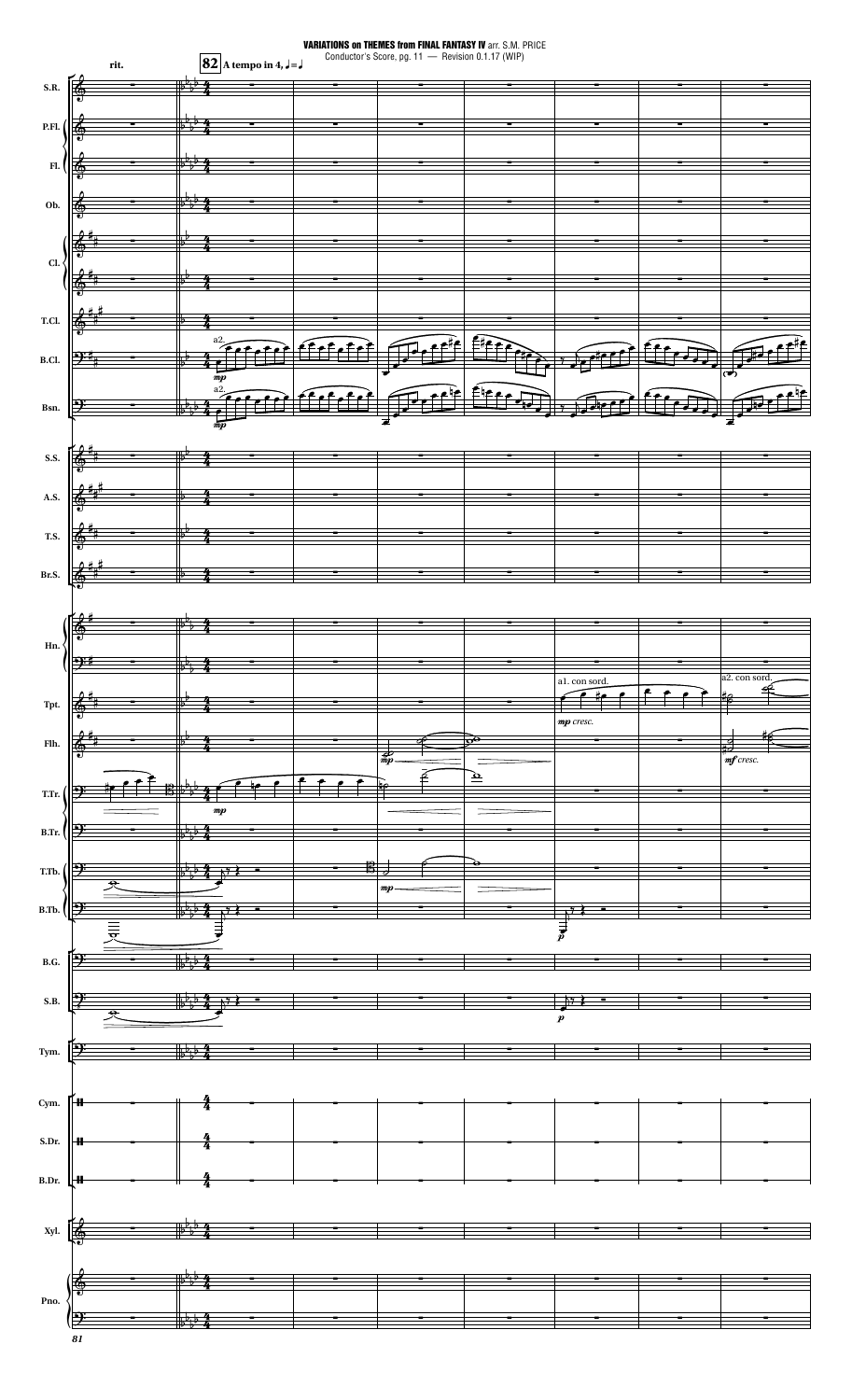# VARIATIONS on THEMES from FINAL FANTASY IV arr. S.M. PRICE Conductor's Score, pg. 12 — Revision 0.1.17 (WIP)



**89**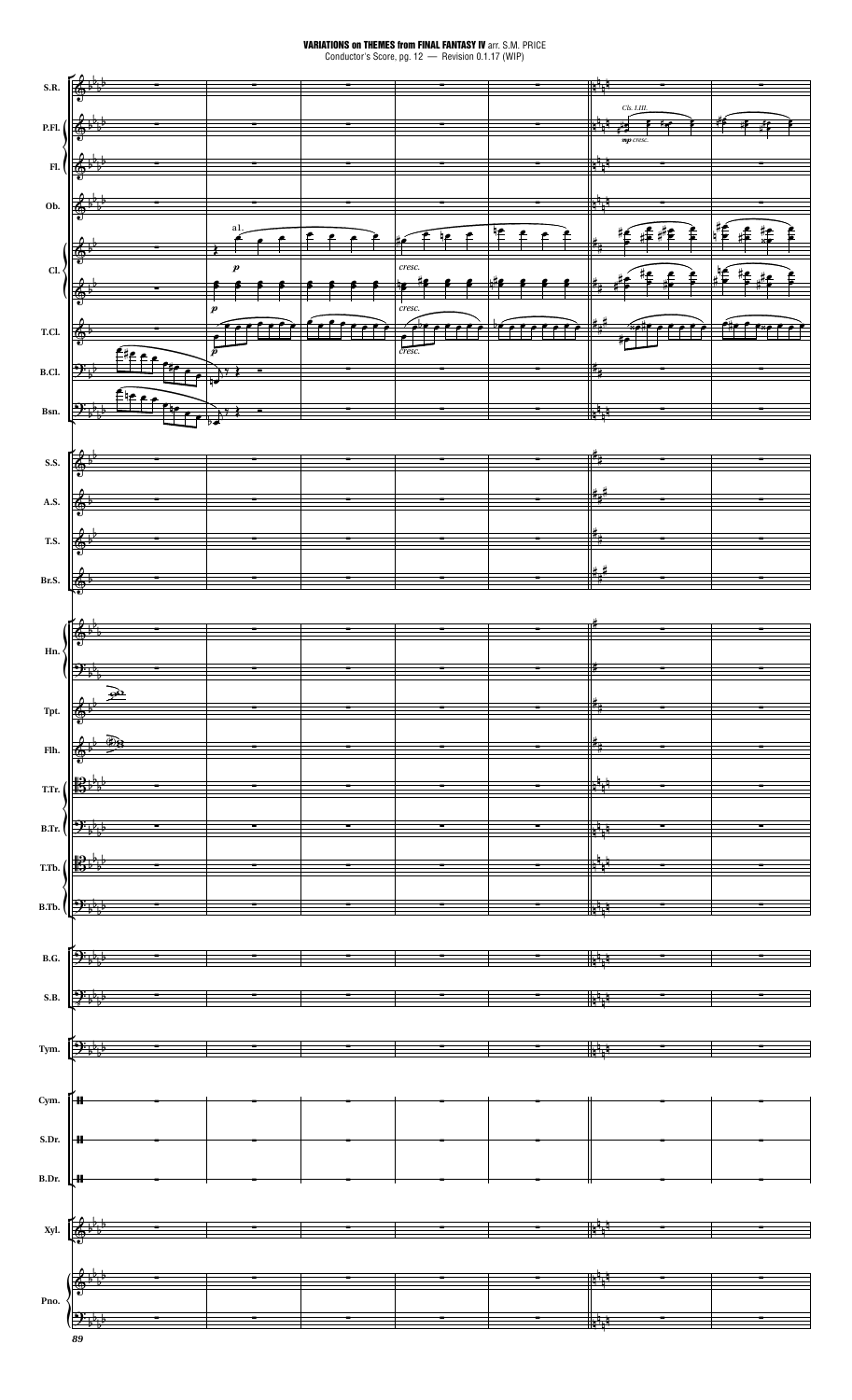## VARIATIONS on THEMES from FINAL FANTASY IV arr. S.M. PRICE Conductor's Score, pg. 13 — Revision 0.1.17 (WIP)

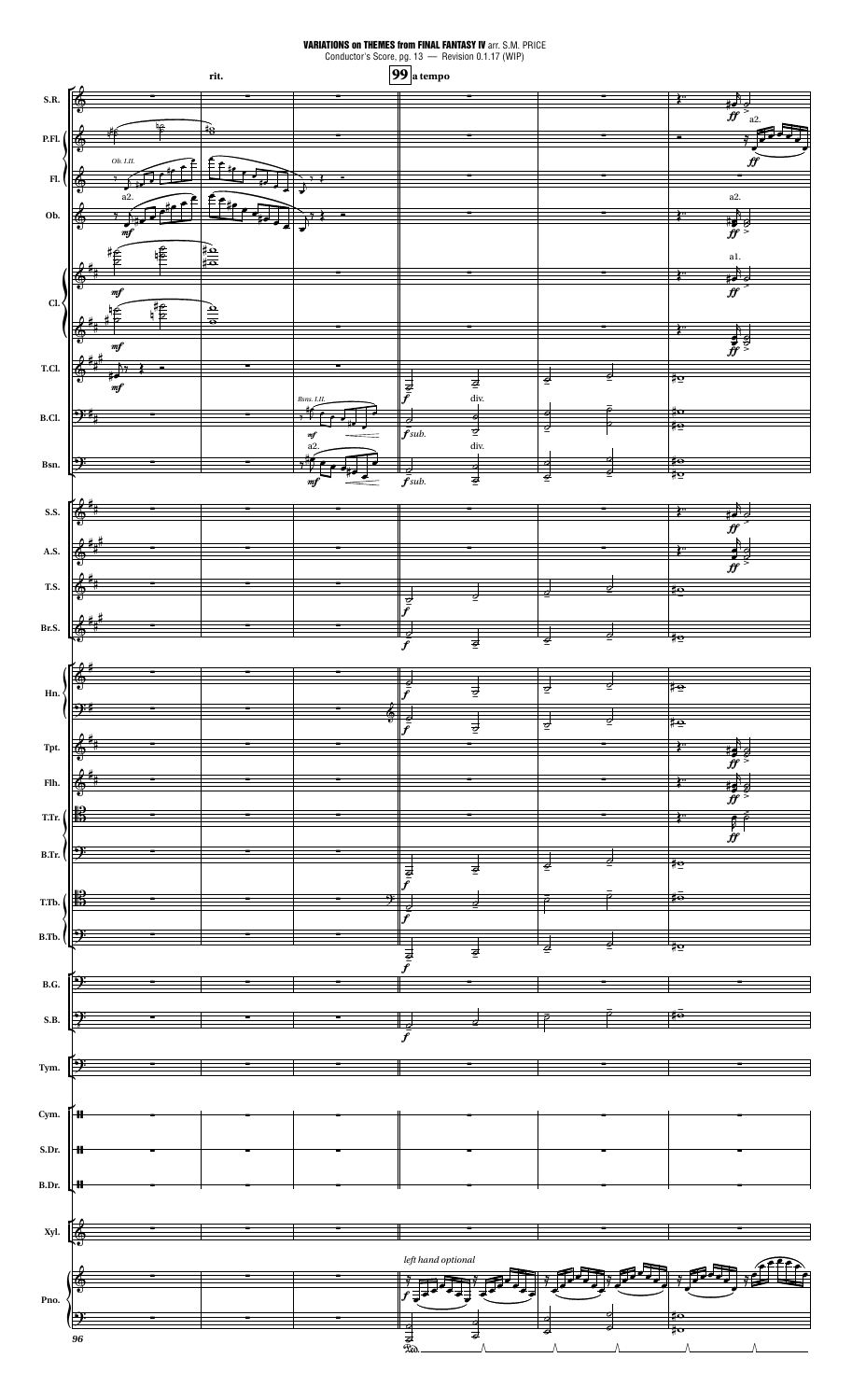# VARIATIONS on THEMES from FINAL FANTASY IV arr. S.M. PRICE Conductor's Score, pg. 14 — Revision 0.1.17 (WIP)

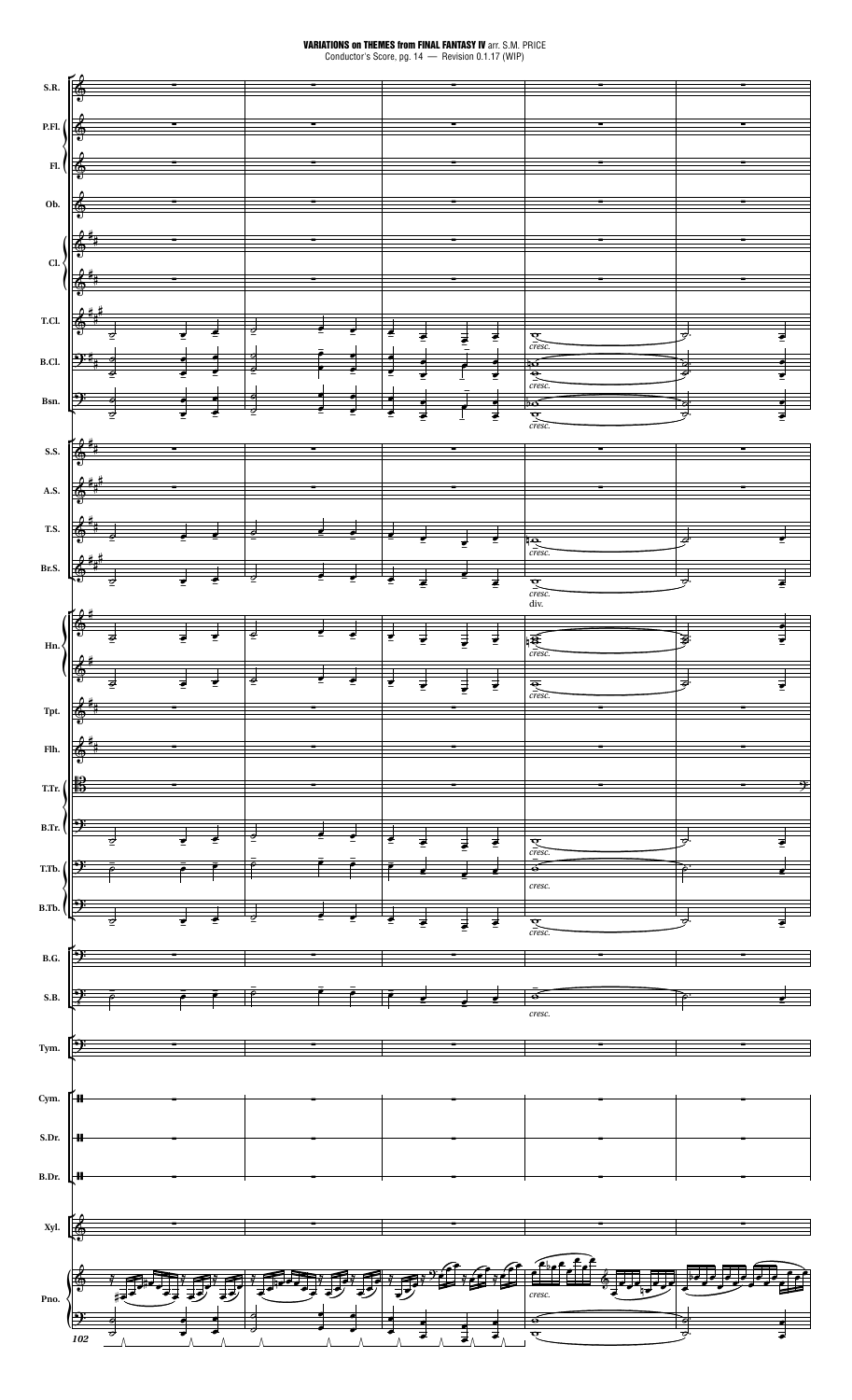# VARIATIONS on THEMES from FINAL FANTASY IV arr. S.M. PRICE Conductor's Score, pg. 15 — Revision 0.1.17 (WIP)

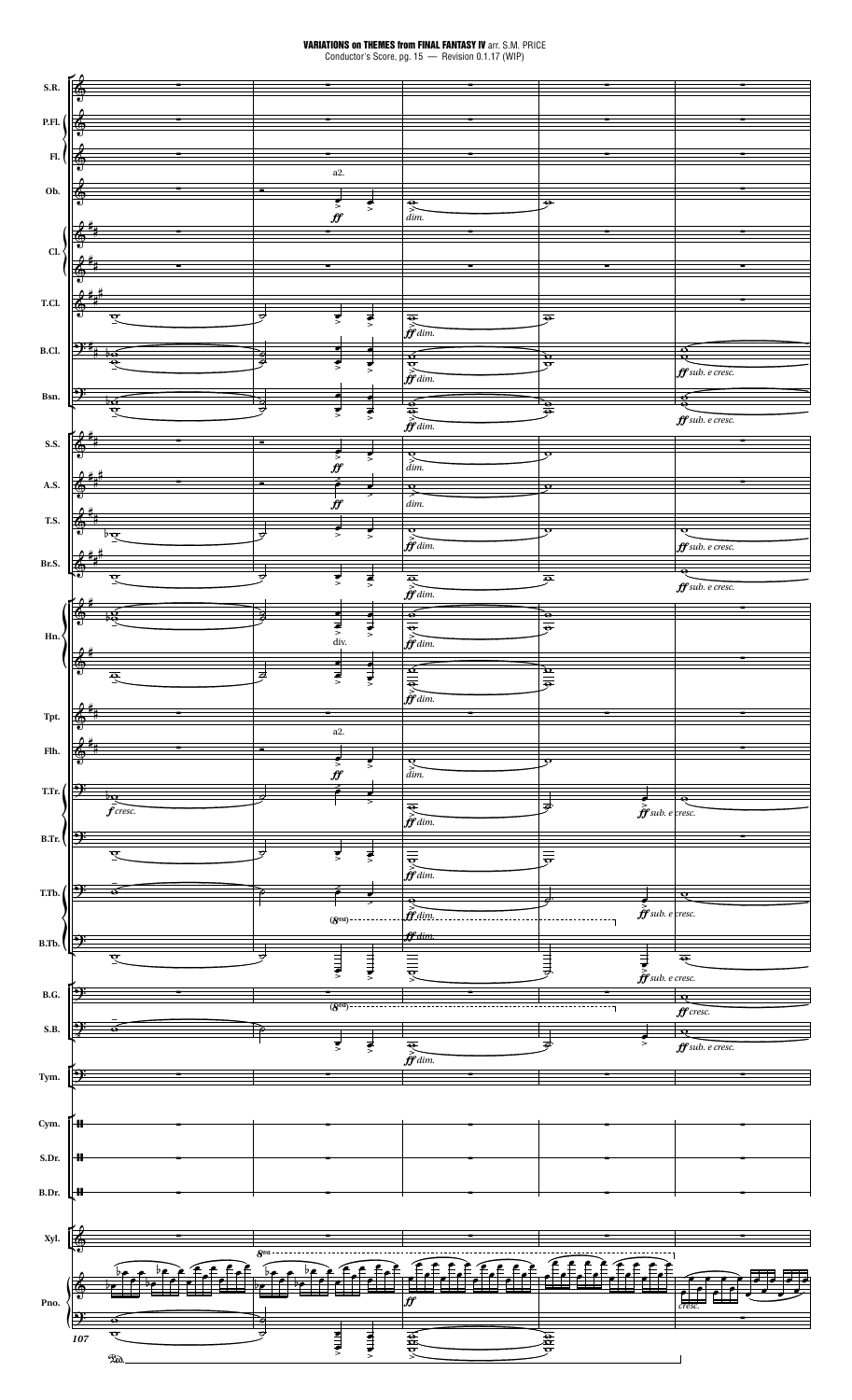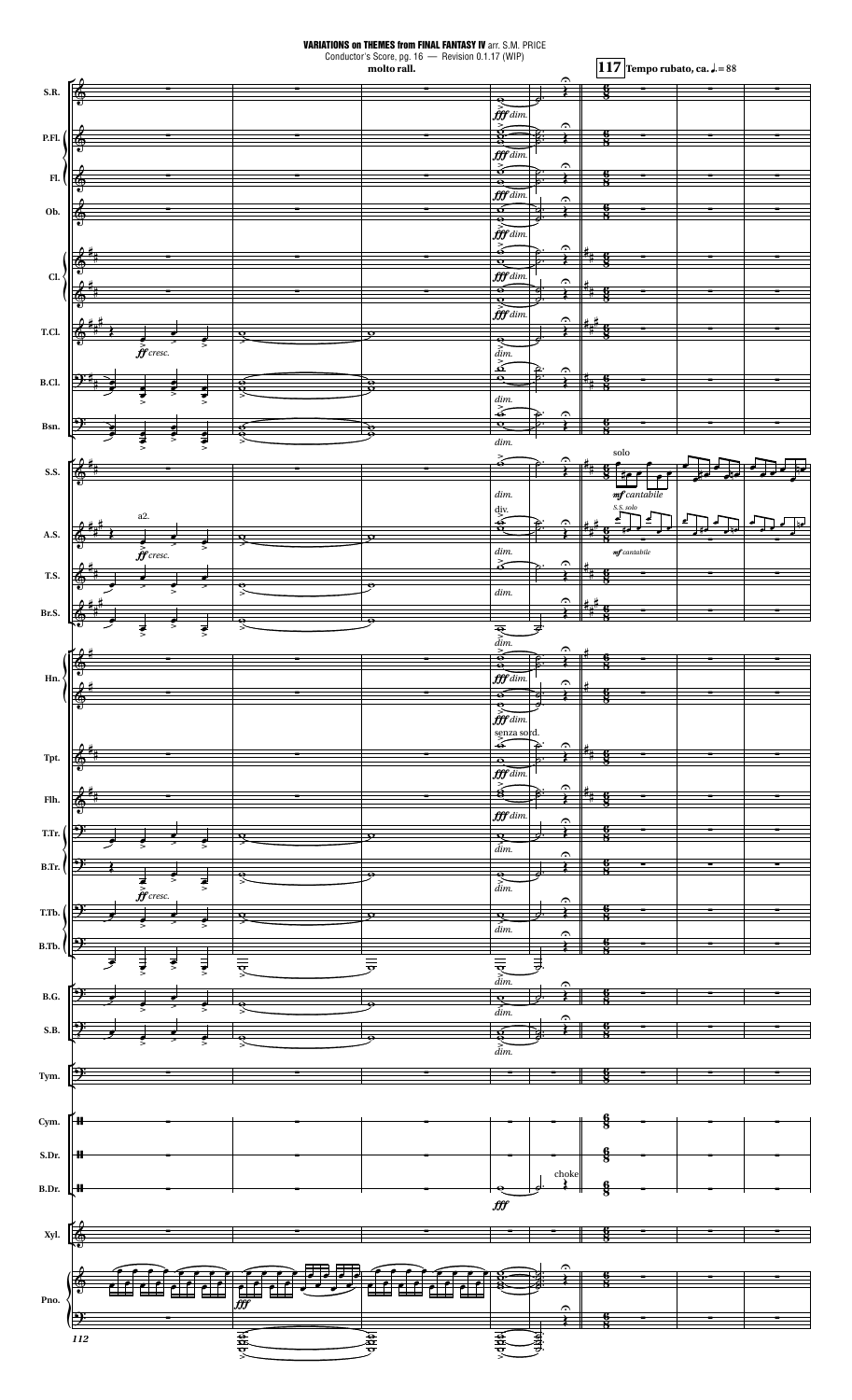# VARIATIONS on THEMES from FINAL FANTASY IV arr. S.M. PRICE Conductor's Score, pg. 17 — Revision 0.1.17 (WIP)

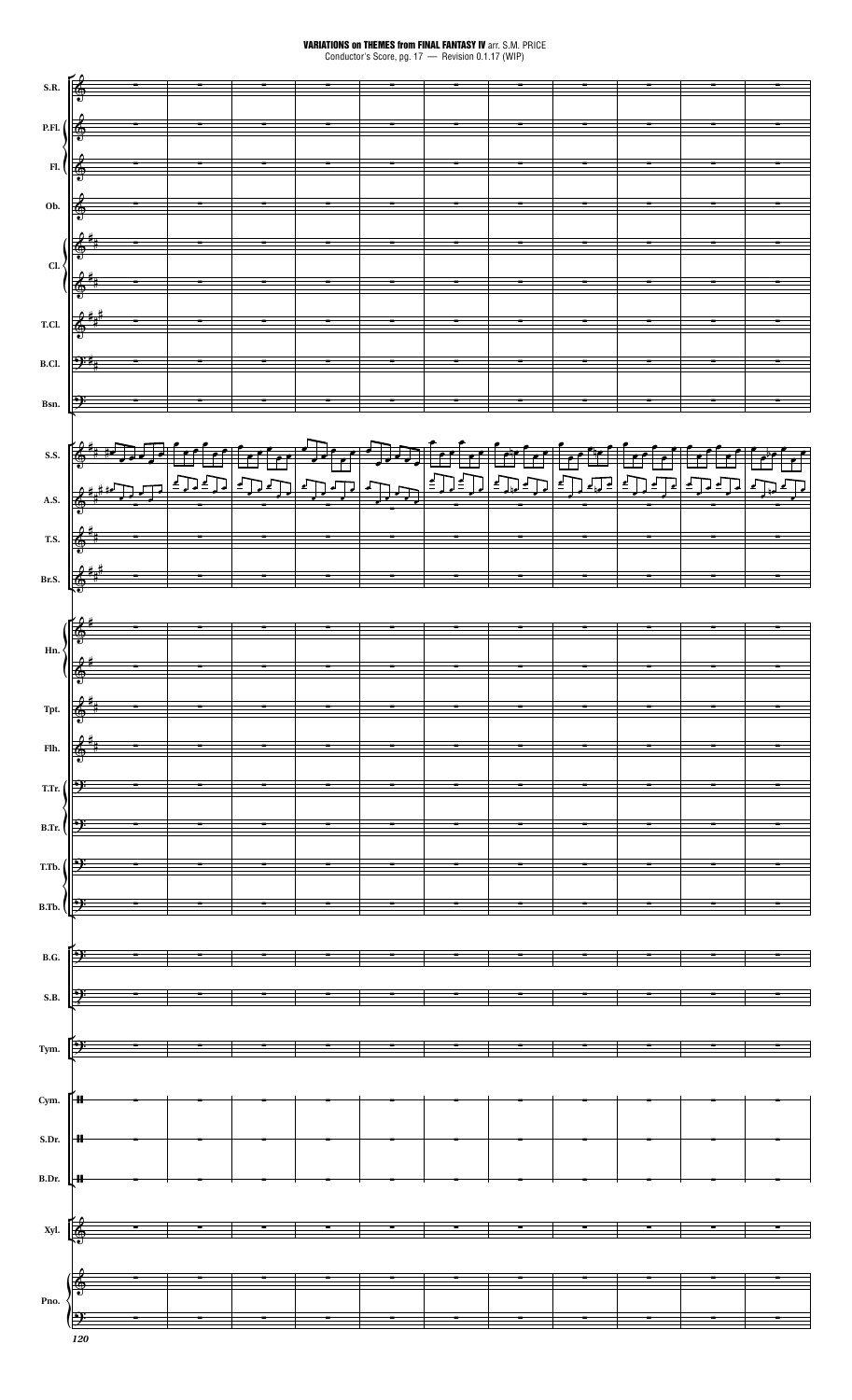# VARIATIONS on THEMES from FINAL FANTASY IV arr. S.M. PRICE Conductor's Score, pg. 18 — Revision 0.1.17 (WIP)

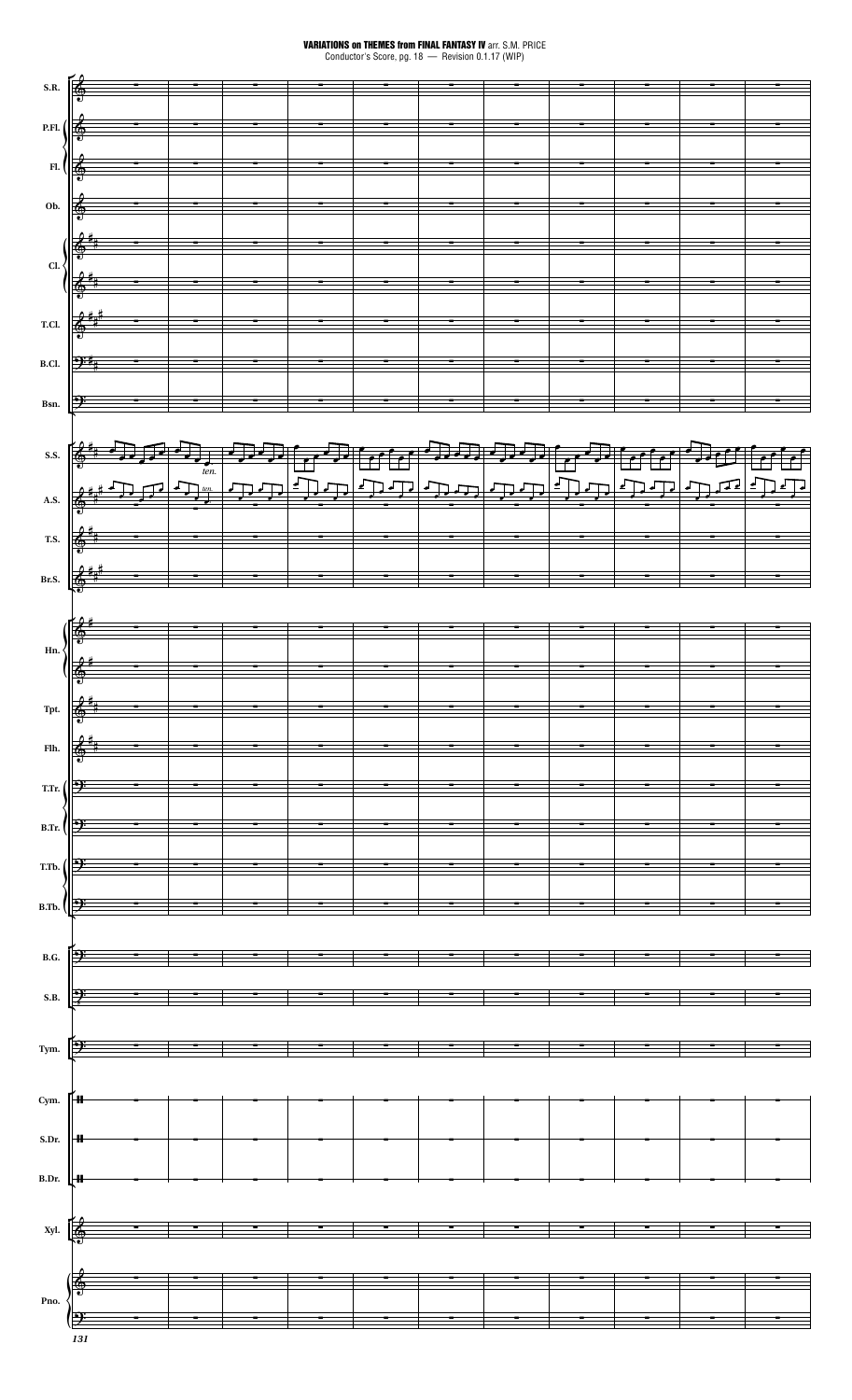$\overline{a}$  $\overline{\phantom{0}}$ 

|        |                                                                          |                                                                      |                          |                               |                          |                                                     |                                                                                                                                                                                                                                                                                                                                                                                                                                                                                | Conductor's Score, pg. 19 - Revision 0.1.17 (WIP) | poco rit.         | $\boxed{150}$ Affettuoso, J = 80                        |               |
|--------|--------------------------------------------------------------------------|----------------------------------------------------------------------|--------------------------|-------------------------------|--------------------------|-----------------------------------------------------|--------------------------------------------------------------------------------------------------------------------------------------------------------------------------------------------------------------------------------------------------------------------------------------------------------------------------------------------------------------------------------------------------------------------------------------------------------------------------------|---------------------------------------------------|-------------------|---------------------------------------------------------|---------------|
| $S.R.$ |                                                                          |                                                                      |                          |                               |                          |                                                     |                                                                                                                                                                                                                                                                                                                                                                                                                                                                                |                                                   |                   |                                                         |               |
|        |                                                                          |                                                                      |                          |                               |                          |                                                     |                                                                                                                                                                                                                                                                                                                                                                                                                                                                                |                                                   |                   |                                                         |               |
|        |                                                                          |                                                                      |                          |                               |                          |                                                     |                                                                                                                                                                                                                                                                                                                                                                                                                                                                                |                                                   |                   |                                                         |               |
|        |                                                                          |                                                                      |                          |                               |                          |                                                     |                                                                                                                                                                                                                                                                                                                                                                                                                                                                                |                                                   |                   |                                                         |               |
|        |                                                                          |                                                                      |                          |                               |                          |                                                     |                                                                                                                                                                                                                                                                                                                                                                                                                                                                                |                                                   |                   |                                                         |               |
|        |                                                                          |                                                                      |                          |                               |                          |                                                     |                                                                                                                                                                                                                                                                                                                                                                                                                                                                                |                                                   |                   |                                                         |               |
|        |                                                                          |                                                                      |                          |                               |                          |                                                     |                                                                                                                                                                                                                                                                                                                                                                                                                                                                                |                                                   |                   |                                                         |               |
|        |                                                                          |                                                                      |                          |                               |                          |                                                     |                                                                                                                                                                                                                                                                                                                                                                                                                                                                                |                                                   |                   |                                                         |               |
|        |                                                                          |                                                                      |                          |                               |                          |                                                     |                                                                                                                                                                                                                                                                                                                                                                                                                                                                                |                                                   |                   |                                                         |               |
|        |                                                                          |                                                                      |                          |                               |                          |                                                     |                                                                                                                                                                                                                                                                                                                                                                                                                                                                                |                                                   |                   |                                                         |               |
|        |                                                                          |                                                                      |                          |                               |                          |                                                     |                                                                                                                                                                                                                                                                                                                                                                                                                                                                                |                                                   |                   | $1$ desk $\,$                                           |               |
|        |                                                                          |                                                                      |                          |                               |                          |                                                     |                                                                                                                                                                                                                                                                                                                                                                                                                                                                                |                                                   |                   |                                                         |               |
|        |                                                                          |                                                                      |                          |                               |                          |                                                     |                                                                                                                                                                                                                                                                                                                                                                                                                                                                                |                                                   |                   |                                                         |               |
|        |                                                                          |                                                                      |                          |                               |                          |                                                     |                                                                                                                                                                                                                                                                                                                                                                                                                                                                                |                                                   |                   | $\frac{1}{mp}$                                          |               |
|        |                                                                          |                                                                      |                          |                               |                          |                                                     |                                                                                                                                                                                                                                                                                                                                                                                                                                                                                |                                                   |                   |                                                         |               |
|        |                                                                          |                                                                      |                          |                               |                          |                                                     |                                                                                                                                                                                                                                                                                                                                                                                                                                                                                |                                                   |                   |                                                         |               |
|        |                                                                          |                                                                      |                          |                               |                          |                                                     |                                                                                                                                                                                                                                                                                                                                                                                                                                                                                |                                                   |                   |                                                         |               |
|        |                                                                          |                                                                      |                          |                               |                          |                                                     |                                                                                                                                                                                                                                                                                                                                                                                                                                                                                |                                                   |                   |                                                         |               |
|        |                                                                          |                                                                      |                          |                               |                          |                                                     |                                                                                                                                                                                                                                                                                                                                                                                                                                                                                |                                                   |                   |                                                         |               |
| B.Cl.  |                                                                          |                                                                      |                          |                               |                          |                                                     |                                                                                                                                                                                                                                                                                                                                                                                                                                                                                |                                                   |                   |                                                         |               |
|        |                                                                          |                                                                      |                          |                               |                          |                                                     |                                                                                                                                                                                                                                                                                                                                                                                                                                                                                |                                                   |                   |                                                         |               |
|        |                                                                          |                                                                      |                          |                               |                          |                                                     |                                                                                                                                                                                                                                                                                                                                                                                                                                                                                |                                                   |                   |                                                         |               |
| Bsn.   |                                                                          |                                                                      |                          |                               |                          |                                                     |                                                                                                                                                                                                                                                                                                                                                                                                                                                                                |                                                   |                   |                                                         |               |
|        |                                                                          |                                                                      |                          |                               |                          |                                                     |                                                                                                                                                                                                                                                                                                                                                                                                                                                                                |                                                   |                   |                                                         |               |
|        |                                                                          |                                                                      |                          |                               |                          |                                                     |                                                                                                                                                                                                                                                                                                                                                                                                                                                                                |                                                   |                   |                                                         |               |
|        |                                                                          |                                                                      |                          |                               |                          |                                                     |                                                                                                                                                                                                                                                                                                                                                                                                                                                                                |                                                   |                   |                                                         |               |
|        |                                                                          |                                                                      |                          |                               |                          |                                                     |                                                                                                                                                                                                                                                                                                                                                                                                                                                                                |                                                   |                   |                                                         |               |
|        |                                                                          |                                                                      |                          |                               |                          |                                                     |                                                                                                                                                                                                                                                                                                                                                                                                                                                                                |                                                   |                   |                                                         |               |
|        |                                                                          |                                                                      |                          |                               |                          |                                                     |                                                                                                                                                                                                                                                                                                                                                                                                                                                                                |                                                   |                   |                                                         |               |
|        |                                                                          |                                                                      |                          |                               |                          |                                                     |                                                                                                                                                                                                                                                                                                                                                                                                                                                                                |                                                   |                   |                                                         |               |
|        |                                                                          |                                                                      |                          |                               |                          |                                                     |                                                                                                                                                                                                                                                                                                                                                                                                                                                                                |                                                   |                   |                                                         |               |
|        |                                                                          |                                                                      |                          |                               |                          |                                                     |                                                                                                                                                                                                                                                                                                                                                                                                                                                                                |                                                   | solo              |                                                         |               |
|        |                                                                          |                                                                      |                          |                               |                          |                                                     |                                                                                                                                                                                                                                                                                                                                                                                                                                                                                |                                                   |                   |                                                         |               |
|        |                                                                          |                                                                      |                          |                               |                          |                                                     |                                                                                                                                                                                                                                                                                                                                                                                                                                                                                |                                                   | $\boldsymbol{pp}$ |                                                         |               |
|        |                                                                          |                                                                      |                          |                               |                          |                                                     |                                                                                                                                                                                                                                                                                                                                                                                                                                                                                |                                                   |                   |                                                         |               |
|        |                                                                          |                                                                      |                          |                               |                          |                                                     |                                                                                                                                                                                                                                                                                                                                                                                                                                                                                |                                                   |                   |                                                         |               |
|        |                                                                          |                                                                      |                          |                               |                          |                                                     |                                                                                                                                                                                                                                                                                                                                                                                                                                                                                |                                                   |                   |                                                         |               |
|        |                                                                          |                                                                      |                          |                               |                          |                                                     |                                                                                                                                                                                                                                                                                                                                                                                                                                                                                |                                                   |                   |                                                         |               |
|        |                                                                          |                                                                      |                          |                               |                          |                                                     |                                                                                                                                                                                                                                                                                                                                                                                                                                                                                |                                                   |                   |                                                         |               |
|        |                                                                          |                                                                      |                          |                               |                          |                                                     |                                                                                                                                                                                                                                                                                                                                                                                                                                                                                |                                                   |                   |                                                         |               |
|        |                                                                          |                                                                      |                          |                               |                          |                                                     |                                                                                                                                                                                                                                                                                                                                                                                                                                                                                |                                                   |                   |                                                         |               |
|        |                                                                          |                                                                      |                          |                               |                          |                                                     |                                                                                                                                                                                                                                                                                                                                                                                                                                                                                |                                                   |                   |                                                         |               |
|        | ∣∙                                                                       |                                                                      |                          |                               |                          |                                                     |                                                                                                                                                                                                                                                                                                                                                                                                                                                                                |                                                   |                   |                                                         |               |
|        |                                                                          |                                                                      |                          |                               |                          |                                                     |                                                                                                                                                                                                                                                                                                                                                                                                                                                                                |                                                   |                   |                                                         |               |
|        |                                                                          |                                                                      |                          |                               | $\overline{\phantom{a}}$ | <u> Frika</u>                                       |                                                                                                                                                                                                                                                                                                                                                                                                                                                                                |                                                   |                   |                                                         |               |
|        |                                                                          |                                                                      |                          |                               |                          |                                                     |                                                                                                                                                                                                                                                                                                                                                                                                                                                                                |                                                   |                   |                                                         |               |
|        |                                                                          |                                                                      |                          |                               |                          |                                                     |                                                                                                                                                                                                                                                                                                                                                                                                                                                                                |                                                   |                   |                                                         |               |
|        |                                                                          | Flh. $\frac{2\pi}{9}$                                                |                          |                               |                          | Ξ                                                   |                                                                                                                                                                                                                                                                                                                                                                                                                                                                                |                                                   |                   |                                                         |               |
|        |                                                                          |                                                                      |                          |                               |                          |                                                     |                                                                                                                                                                                                                                                                                                                                                                                                                                                                                |                                                   |                   |                                                         |               |
|        |                                                                          |                                                                      |                          |                               |                          |                                                     |                                                                                                                                                                                                                                                                                                                                                                                                                                                                                |                                                   |                   |                                                         |               |
|        | T.Tr.                                                                    |                                                                      |                          | Ξ                             | $\overline{\phantom{a}}$ |                                                     |                                                                                                                                                                                                                                                                                                                                                                                                                                                                                |                                                   |                   |                                                         |               |
|        |                                                                          |                                                                      |                          |                               |                          |                                                     |                                                                                                                                                                                                                                                                                                                                                                                                                                                                                |                                                   |                   |                                                         |               |
|        |                                                                          |                                                                      |                          |                               |                          |                                                     |                                                                                                                                                                                                                                                                                                                                                                                                                                                                                |                                                   |                   |                                                         |               |
|        | в.т. $\left(\left \frac{1}{2}\right  \right)$                            |                                                                      |                          |                               |                          |                                                     |                                                                                                                                                                                                                                                                                                                                                                                                                                                                                |                                                   |                   |                                                         |               |
|        |                                                                          |                                                                      |                          |                               |                          |                                                     |                                                                                                                                                                                                                                                                                                                                                                                                                                                                                |                                                   |                   |                                                         |               |
|        |                                                                          |                                                                      |                          |                               |                          |                                                     |                                                                                                                                                                                                                                                                                                                                                                                                                                                                                |                                                   |                   |                                                         |               |
|        | т.ть. $\left\  \frac{\partial \mathbf{F}}{\partial \mathbf{F}} \right\ $ |                                                                      |                          |                               |                          |                                                     |                                                                                                                                                                                                                                                                                                                                                                                                                                                                                |                                                   |                   |                                                         |               |
|        |                                                                          |                                                                      |                          |                               |                          |                                                     |                                                                                                                                                                                                                                                                                                                                                                                                                                                                                |                                                   |                   |                                                         |               |
|        |                                                                          | в.ть. $\left( \left\  \frac{\mathbf{Q}}{\mathbf{P}}\right\  \right)$ |                          |                               |                          |                                                     | Ξ                                                                                                                                                                                                                                                                                                                                                                                                                                                                              |                                                   |                   |                                                         |               |
|        |                                                                          |                                                                      |                          |                               |                          |                                                     |                                                                                                                                                                                                                                                                                                                                                                                                                                                                                |                                                   |                   |                                                         |               |
|        |                                                                          |                                                                      |                          |                               |                          |                                                     |                                                                                                                                                                                                                                                                                                                                                                                                                                                                                |                                                   |                   |                                                         |               |
|        |                                                                          |                                                                      |                          |                               |                          |                                                     |                                                                                                                                                                                                                                                                                                                                                                                                                                                                                |                                                   |                   |                                                         |               |
|        |                                                                          |                                                                      |                          |                               |                          | B.G. $\left  \frac{\partial F}{\partial x} \right $ |                                                                                                                                                                                                                                                                                                                                                                                                                                                                                |                                                   |                   | $\frac{14}{4}$                                          |               |
|        |                                                                          |                                                                      |                          |                               |                          |                                                     |                                                                                                                                                                                                                                                                                                                                                                                                                                                                                |                                                   |                   | pizz.                                                   |               |
|        |                                                                          |                                                                      |                          |                               |                          |                                                     |                                                                                                                                                                                                                                                                                                                                                                                                                                                                                |                                                   |                   |                                                         |               |
|        | S.B. $\frac{1}{2}$                                                       |                                                                      |                          | $\overline{+}$ $\overline{-}$ | $\frac{1}{\sqrt{2}}$     | Ξ                                                   |                                                                                                                                                                                                                                                                                                                                                                                                                                                                                |                                                   |                   | $\begin{array}{c}\n\frac{1}{4}e \\ \hline\n\end{array}$ | $\rightarrow$ |
|        |                                                                          |                                                                      |                          |                               |                          |                                                     |                                                                                                                                                                                                                                                                                                                                                                                                                                                                                |                                                   |                   |                                                         |               |
|        |                                                                          |                                                                      |                          |                               |                          |                                                     |                                                                                                                                                                                                                                                                                                                                                                                                                                                                                |                                                   |                   |                                                         |               |
|        |                                                                          |                                                                      |                          |                               |                          | Tym. $\frac{1}{2}$                                  | ÷                                                                                                                                                                                                                                                                                                                                                                                                                                                                              |                                                   |                   | $\frac{14}{3}$                                          |               |
|        |                                                                          |                                                                      |                          |                               |                          |                                                     |                                                                                                                                                                                                                                                                                                                                                                                                                                                                                |                                                   |                   |                                                         |               |
|        |                                                                          |                                                                      |                          |                               |                          |                                                     |                                                                                                                                                                                                                                                                                                                                                                                                                                                                                |                                                   |                   |                                                         |               |
|        |                                                                          |                                                                      |                          |                               |                          |                                                     |                                                                                                                                                                                                                                                                                                                                                                                                                                                                                |                                                   |                   |                                                         |               |
|        | Cym. $\left[\begin{array}{cc} \begin{array}{cc} \end{array} \right]$     |                                                                      | $\overline{\phantom{a}}$ |                               |                          |                                                     |                                                                                                                                                                                                                                                                                                                                                                                                                                                                                |                                                   |                   | 14                                                      |               |
|        |                                                                          |                                                                      |                          |                               |                          |                                                     |                                                                                                                                                                                                                                                                                                                                                                                                                                                                                |                                                   |                   |                                                         |               |
|        |                                                                          |                                                                      |                          |                               |                          |                                                     |                                                                                                                                                                                                                                                                                                                                                                                                                                                                                |                                                   |                   |                                                         |               |
|        | S.Dr. $\ \ $                                                             |                                                                      |                          |                               |                          |                                                     |                                                                                                                                                                                                                                                                                                                                                                                                                                                                                |                                                   |                   | $\frac{4}{4}$                                           |               |
|        |                                                                          |                                                                      |                          |                               |                          |                                                     |                                                                                                                                                                                                                                                                                                                                                                                                                                                                                |                                                   |                   |                                                         |               |
|        |                                                                          |                                                                      |                          |                               |                          |                                                     |                                                                                                                                                                                                                                                                                                                                                                                                                                                                                |                                                   |                   |                                                         |               |
|        | B.Dr. $\ \ $                                                             |                                                                      |                          |                               |                          |                                                     |                                                                                                                                                                                                                                                                                                                                                                                                                                                                                |                                                   |                   |                                                         |               |
|        |                                                                          |                                                                      |                          |                               |                          |                                                     |                                                                                                                                                                                                                                                                                                                                                                                                                                                                                |                                                   |                   |                                                         |               |
|        |                                                                          |                                                                      |                          |                               |                          |                                                     |                                                                                                                                                                                                                                                                                                                                                                                                                                                                                |                                                   |                   |                                                         |               |
|        |                                                                          |                                                                      |                          |                               |                          |                                                     |                                                                                                                                                                                                                                                                                                                                                                                                                                                                                |                                                   |                   |                                                         |               |
|        |                                                                          |                                                                      |                          |                               |                          |                                                     | $\sum_{x,y,l}$ $\left[\frac{\partial}{\partial y}$ and $\frac{\partial}{\partial y}$ and $\frac{\partial}{\partial z}$ and $\frac{\partial}{\partial z}$ and $\frac{\partial}{\partial x}$ and $\frac{\partial}{\partial z}$ and $\frac{\partial}{\partial x}$ and $\frac{\partial}{\partial z}$ and $\frac{\partial}{\partial x}$ and $\frac{\partial}{\partial x}$ and $\frac{\partial}{\partial y}$ and $\frac{\partial}{\partial z}$ and $\frac{\partial}{\partial x}$ and |                                                   |                   | ₩                                                       |               |
|        |                                                                          |                                                                      |                          |                               |                          |                                                     |                                                                                                                                                                                                                                                                                                                                                                                                                                                                                |                                                   |                   |                                                         |               |
|        |                                                                          |                                                                      |                          |                               |                          |                                                     |                                                                                                                                                                                                                                                                                                                                                                                                                                                                                |                                                   |                   |                                                         |               |
|        |                                                                          |                                                                      |                          |                               |                          |                                                     |                                                                                                                                                                                                                                                                                                                                                                                                                                                                                |                                                   |                   | 喜                                                       |               |
|        |                                                                          |                                                                      |                          |                               |                          |                                                     |                                                                                                                                                                                                                                                                                                                                                                                                                                                                                |                                                   |                   |                                                         |               |
|        | ∲                                                                        |                                                                      |                          |                               |                          |                                                     |                                                                                                                                                                                                                                                                                                                                                                                                                                                                                |                                                   |                   |                                                         |               |
|        |                                                                          |                                                                      |                          |                               |                          |                                                     |                                                                                                                                                                                                                                                                                                                                                                                                                                                                                |                                                   |                   |                                                         |               |
|        | Э                                                                        |                                                                      |                          |                               |                          |                                                     |                                                                                                                                                                                                                                                                                                                                                                                                                                                                                |                                                   |                   |                                                         |               |
| Pno.   |                                                                          | $\boldsymbol{142}$                                                   |                          |                               |                          |                                                     |                                                                                                                                                                                                                                                                                                                                                                                                                                                                                |                                                   |                   |                                                         |               |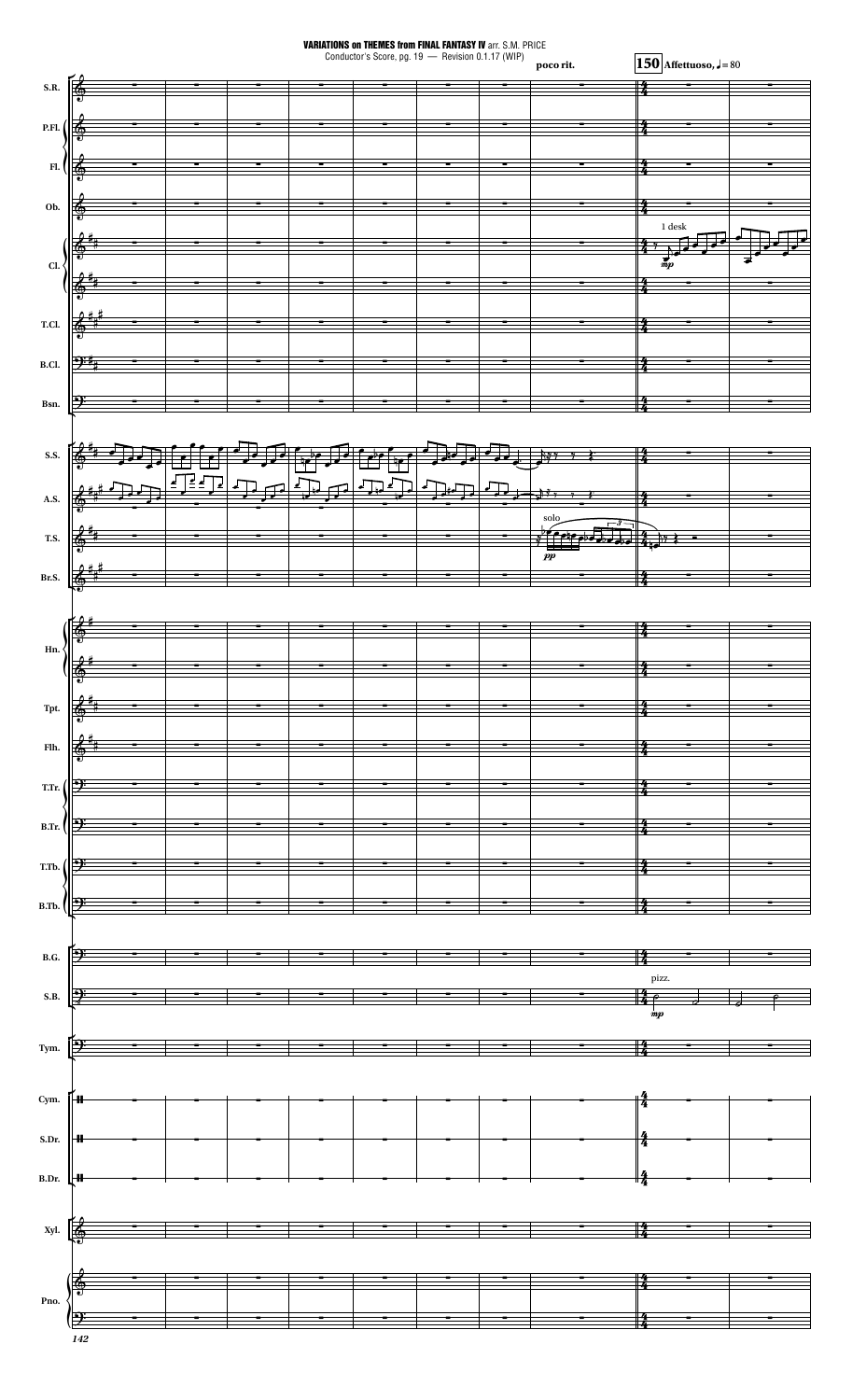

**152**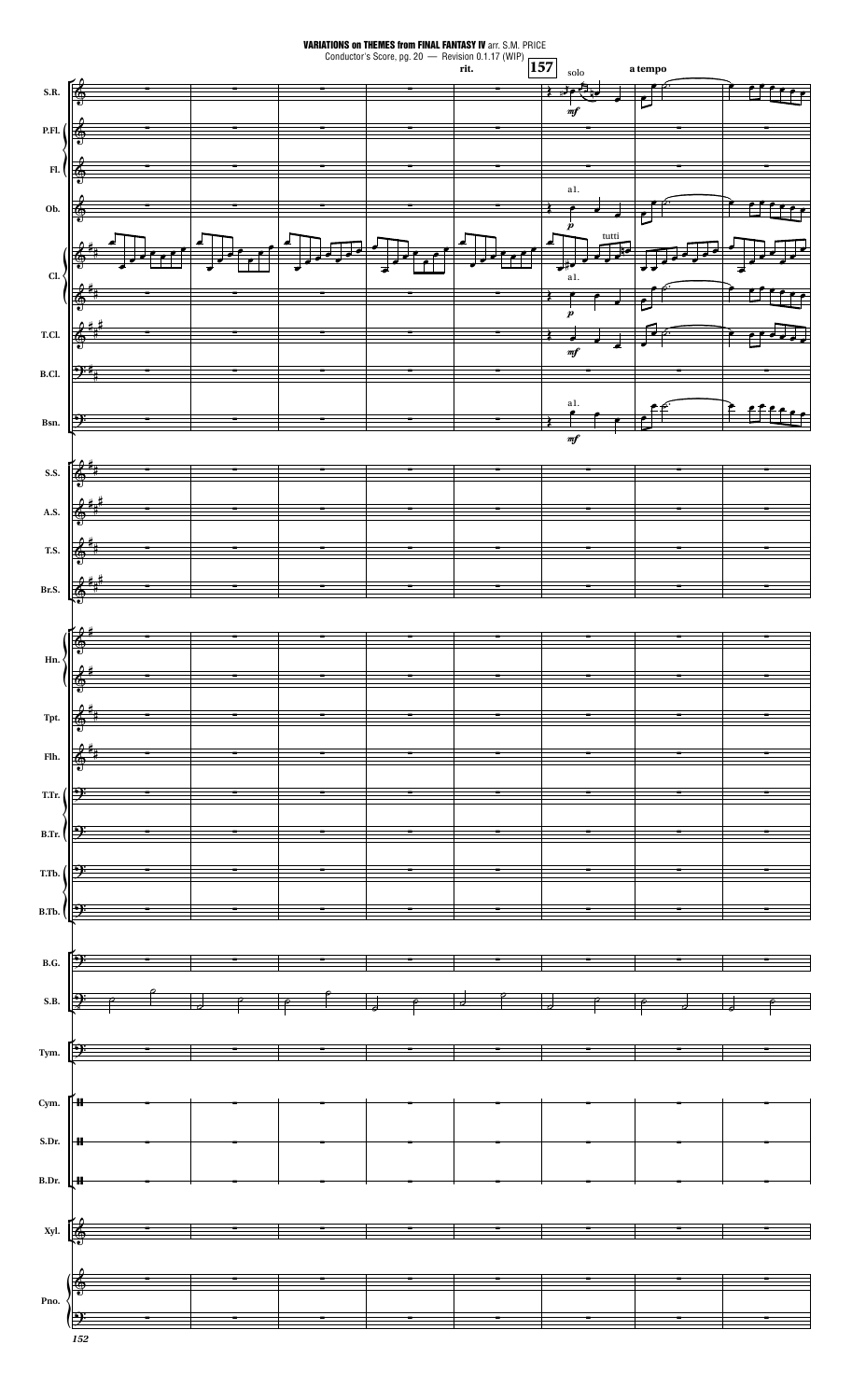# VARIATIONS on THEMES from FINAL FANTASY IV arr. S.M. PRICE Conductor's Score, pg. 21 — Revision 0.1.17 (WIP)

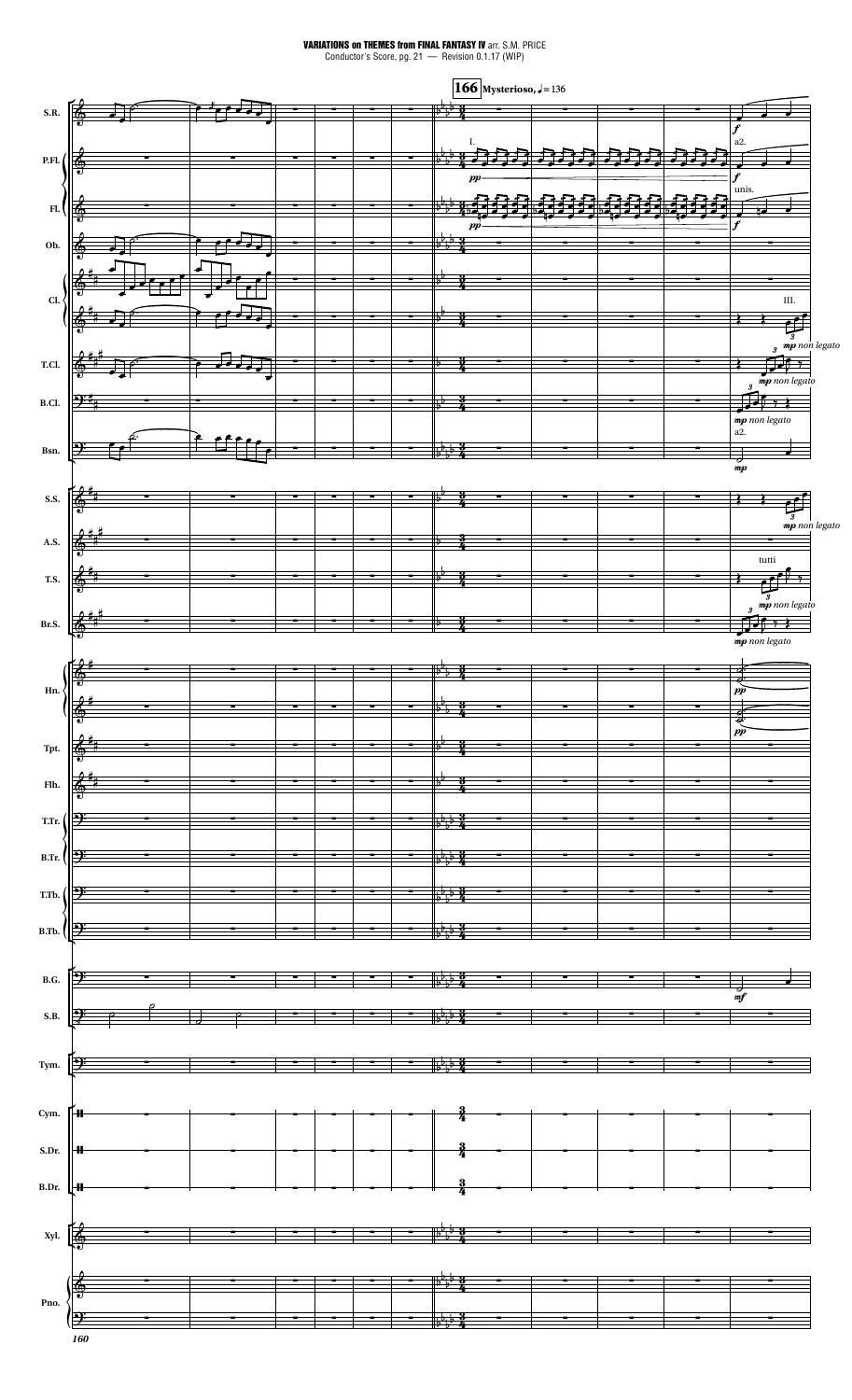# VARIATIONS on THEMES from FINAL FANTASY IV arr. S.M. PRICE Conductor's Score, pg. 22 — Revision 0.1.17 (WIP)

| $S.R.$                                                   |    |                                                                                                                                                                                                                                                                                                                                                                                                 |                 |                          |                                                        |                                |                                                                                                                                                                                                                                                                                                                     |                                                                                                                                                                                                                                                                                                                     |               |                         |               |
|----------------------------------------------------------|----|-------------------------------------------------------------------------------------------------------------------------------------------------------------------------------------------------------------------------------------------------------------------------------------------------------------------------------------------------------------------------------------------------|-----------------|--------------------------|--------------------------------------------------------|--------------------------------|---------------------------------------------------------------------------------------------------------------------------------------------------------------------------------------------------------------------------------------------------------------------------------------------------------------------|---------------------------------------------------------------------------------------------------------------------------------------------------------------------------------------------------------------------------------------------------------------------------------------------------------------------|---------------|-------------------------|---------------|
| P.Fl.                                                    |    |                                                                                                                                                                                                                                                                                                                                                                                                 |                 |                          |                                                        |                                |                                                                                                                                                                                                                                                                                                                     |                                                                                                                                                                                                                                                                                                                     |               |                         |               |
|                                                          |    |                                                                                                                                                                                                                                                                                                                                                                                                 |                 |                          |                                                        |                                |                                                                                                                                                                                                                                                                                                                     |                                                                                                                                                                                                                                                                                                                     |               |                         |               |
| $\mathbf{Fl.}$                                           |    |                                                                                                                                                                                                                                                                                                                                                                                                 |                 | $\overline{\phantom{0}}$ | $\overline{b}$ .                                       |                                |                                                                                                                                                                                                                                                                                                                     |                                                                                                                                                                                                                                                                                                                     |               |                         |               |
|                                                          |    |                                                                                                                                                                                                                                                                                                                                                                                                 |                 |                          |                                                        |                                |                                                                                                                                                                                                                                                                                                                     |                                                                                                                                                                                                                                                                                                                     |               |                         |               |
| Ob.                                                      |    | 500                                                                                                                                                                                                                                                                                                                                                                                             |                 |                          |                                                        |                                |                                                                                                                                                                                                                                                                                                                     |                                                                                                                                                                                                                                                                                                                     |               |                         |               |
|                                                          |    |                                                                                                                                                                                                                                                                                                                                                                                                 |                 |                          |                                                        |                                |                                                                                                                                                                                                                                                                                                                     |                                                                                                                                                                                                                                                                                                                     |               |                         |               |
|                                                          |    |                                                                                                                                                                                                                                                                                                                                                                                                 |                 |                          |                                                        |                                |                                                                                                                                                                                                                                                                                                                     |                                                                                                                                                                                                                                                                                                                     |               |                         |               |
|                                                          |    |                                                                                                                                                                                                                                                                                                                                                                                                 |                 |                          |                                                        |                                |                                                                                                                                                                                                                                                                                                                     |                                                                                                                                                                                                                                                                                                                     |               |                         |               |
| Cl.                                                      |    |                                                                                                                                                                                                                                                                                                                                                                                                 |                 |                          |                                                        |                                |                                                                                                                                                                                                                                                                                                                     |                                                                                                                                                                                                                                                                                                                     |               |                         |               |
|                                                          |    |                                                                                                                                                                                                                                                                                                                                                                                                 | $\mathbb{Z}$    | $\frac{1}{2}$            |                                                        |                                | $\frac{1}{2}$ $\frac{1}{2}$ $\frac{1}{2}$ $\frac{1}{2}$ $\frac{1}{2}$ $\frac{1}{2}$ $\frac{1}{2}$ $\frac{1}{2}$ $\frac{1}{2}$ $\frac{1}{2}$ $\frac{1}{2}$ $\frac{1}{2}$ $\frac{1}{2}$ $\frac{1}{2}$ $\frac{1}{2}$ $\frac{1}{2}$ $\frac{1}{2}$ $\frac{1}{2}$ $\frac{1}{2}$ $\frac{1}{2}$ $\frac{1}{2}$ $\frac{1}{2}$ | $\frac{1}{2}$                                                                                                                                                                                                                                                                                                       | $\frac{b}{3}$ | 毒                       |               |
|                                                          |    |                                                                                                                                                                                                                                                                                                                                                                                                 |                 |                          |                                                        |                                |                                                                                                                                                                                                                                                                                                                     |                                                                                                                                                                                                                                                                                                                     |               |                         | $\frac{1}{3}$ |
| T.Cl.                                                    |    |                                                                                                                                                                                                                                                                                                                                                                                                 |                 |                          |                                                        | $\frac{3}{10}$ , $\frac{1}{3}$ | $\frac{3}{100}$                                                                                                                                                                                                                                                                                                     |                                                                                                                                                                                                                                                                                                                     |               |                         |               |
|                                                          |    |                                                                                                                                                                                                                                                                                                                                                                                                 |                 |                          |                                                        |                                |                                                                                                                                                                                                                                                                                                                     |                                                                                                                                                                                                                                                                                                                     |               |                         |               |
| B.Cl.                                                    |    |                                                                                                                                                                                                                                                                                                                                                                                                 |                 |                          |                                                        | 垂                              |                                                                                                                                                                                                                                                                                                                     |                                                                                                                                                                                                                                                                                                                     |               |                         | $\int$        |
|                                                          |    |                                                                                                                                                                                                                                                                                                                                                                                                 |                 |                          |                                                        |                                |                                                                                                                                                                                                                                                                                                                     |                                                                                                                                                                                                                                                                                                                     |               |                         |               |
| Bsn.                                                     |    |                                                                                                                                                                                                                                                                                                                                                                                                 |                 |                          |                                                        |                                |                                                                                                                                                                                                                                                                                                                     |                                                                                                                                                                                                                                                                                                                     |               |                         |               |
|                                                          |    |                                                                                                                                                                                                                                                                                                                                                                                                 |                 |                          |                                                        |                                |                                                                                                                                                                                                                                                                                                                     |                                                                                                                                                                                                                                                                                                                     |               |                         |               |
|                                                          |    |                                                                                                                                                                                                                                                                                                                                                                                                 |                 |                          |                                                        |                                |                                                                                                                                                                                                                                                                                                                     |                                                                                                                                                                                                                                                                                                                     |               |                         |               |
| s.s. $\frac{1}{2}$                                       |    | 7,                                                                                                                                                                                                                                                                                                                                                                                              |                 | $\frac{1}{\sqrt{2}}$     | $\frac{1}{\sqrt{2}}$<br>$\frac{1}{\sqrt{\frac{3}{2}}}$ |                                |                                                                                                                                                                                                                                                                                                                     | $\frac{1}{2}$ $\frac{1}{2}$ $\frac{1}{2}$ $\frac{1}{2}$ $\frac{1}{2}$ $\frac{1}{2}$ $\frac{1}{2}$ $\frac{1}{2}$ $\frac{1}{2}$ $\frac{1}{2}$ $\frac{1}{2}$ $\frac{1}{2}$ $\frac{1}{2}$ $\frac{1}{2}$ $\frac{1}{2}$ $\frac{1}{2}$ $\frac{1}{2}$ $\frac{1}{2}$ $\frac{1}{2}$ $\frac{1}{2}$ $\frac{1}{2}$ $\frac{1}{2}$ | $\frac{1}{3}$ | 柔                       | $\frac{1}{s}$ |
|                                                          |    |                                                                                                                                                                                                                                                                                                                                                                                                 |                 |                          |                                                        |                                |                                                                                                                                                                                                                                                                                                                     |                                                                                                                                                                                                                                                                                                                     |               |                         |               |
| <b>A.S.</b>                                              |    | $\overline{\Phi}$                                                                                                                                                                                                                                                                                                                                                                               |                 |                          |                                                        |                                |                                                                                                                                                                                                                                                                                                                     |                                                                                                                                                                                                                                                                                                                     |               |                         |               |
|                                                          |    |                                                                                                                                                                                                                                                                                                                                                                                                 |                 |                          |                                                        |                                |                                                                                                                                                                                                                                                                                                                     |                                                                                                                                                                                                                                                                                                                     |               |                         |               |
| T.S.                                                     |    |                                                                                                                                                                                                                                                                                                                                                                                                 | $e^{\sqrt{7}x}$ | $\mathbf{p}$             | $\overline{\mathbf{r}}$                                |                                | $\frac{1}{3}$                                                                                                                                                                                                                                                                                                       | $\frac{1}{3}$                                                                                                                                                                                                                                                                                                       |               | $\frac{1}{\frac{1}{s}}$ |               |
|                                                          |    |                                                                                                                                                                                                                                                                                                                                                                                                 |                 |                          |                                                        |                                |                                                                                                                                                                                                                                                                                                                     |                                                                                                                                                                                                                                                                                                                     |               |                         |               |
| Br.S.                                                    |    |                                                                                                                                                                                                                                                                                                                                                                                                 |                 |                          |                                                        |                                |                                                                                                                                                                                                                                                                                                                     |                                                                                                                                                                                                                                                                                                                     |               |                         |               |
|                                                          |    |                                                                                                                                                                                                                                                                                                                                                                                                 |                 |                          |                                                        |                                |                                                                                                                                                                                                                                                                                                                     |                                                                                                                                                                                                                                                                                                                     |               |                         |               |
|                                                          |    |                                                                                                                                                                                                                                                                                                                                                                                                 |                 |                          |                                                        |                                |                                                                                                                                                                                                                                                                                                                     |                                                                                                                                                                                                                                                                                                                     |               |                         |               |
|                                                          |    |                                                                                                                                                                                                                                                                                                                                                                                                 |                 |                          |                                                        |                                | े.<br>ज                                                                                                                                                                                                                                                                                                             |                                                                                                                                                                                                                                                                                                                     |               |                         |               |
| Hn.                                                      |    |                                                                                                                                                                                                                                                                                                                                                                                                 |                 |                          |                                                        |                                |                                                                                                                                                                                                                                                                                                                     |                                                                                                                                                                                                                                                                                                                     |               |                         |               |
|                                                          |    |                                                                                                                                                                                                                                                                                                                                                                                                 |                 |                          |                                                        |                                |                                                                                                                                                                                                                                                                                                                     |                                                                                                                                                                                                                                                                                                                     |               |                         |               |
|                                                          |    |                                                                                                                                                                                                                                                                                                                                                                                                 |                 | ₽.                       |                                                        |                                | हैं।                                                                                                                                                                                                                                                                                                                |                                                                                                                                                                                                                                                                                                                     |               | $\frac{1}{2}$           |               |
|                                                          |    |                                                                                                                                                                                                                                                                                                                                                                                                 |                 |                          | नी इं<br>U                                             |                                |                                                                                                                                                                                                                                                                                                                     |                                                                                                                                                                                                                                                                                                                     |               |                         |               |
|                                                          |    |                                                                                                                                                                                                                                                                                                                                                                                                 |                 |                          |                                                        |                                |                                                                                                                                                                                                                                                                                                                     |                                                                                                                                                                                                                                                                                                                     |               |                         |               |
| Tpt. $\frac{2}{9}$                                       |    |                                                                                                                                                                                                                                                                                                                                                                                                 |                 |                          |                                                        |                                |                                                                                                                                                                                                                                                                                                                     |                                                                                                                                                                                                                                                                                                                     |               | tutti                   |               |
| Flh. $\frac{2}{9}$                                       |    |                                                                                                                                                                                                                                                                                                                                                                                                 |                 |                          |                                                        |                                |                                                                                                                                                                                                                                                                                                                     |                                                                                                                                                                                                                                                                                                                     |               |                         |               |
|                                                          |    |                                                                                                                                                                                                                                                                                                                                                                                                 |                 |                          |                                                        |                                |                                                                                                                                                                                                                                                                                                                     |                                                                                                                                                                                                                                                                                                                     |               |                         |               |
|                                                          |    |                                                                                                                                                                                                                                                                                                                                                                                                 |                 |                          |                                                        |                                |                                                                                                                                                                                                                                                                                                                     |                                                                                                                                                                                                                                                                                                                     |               |                         |               |
|                                                          |    |                                                                                                                                                                                                                                                                                                                                                                                                 |                 |                          |                                                        |                                |                                                                                                                                                                                                                                                                                                                     |                                                                                                                                                                                                                                                                                                                     |               |                         |               |
|                                                          |    | B.Tr. $\left(\left \frac{\partial F}{\partial y}\right _{y=0}\right)$                                                                                                                                                                                                                                                                                                                           |                 |                          |                                                        |                                |                                                                                                                                                                                                                                                                                                                     |                                                                                                                                                                                                                                                                                                                     |               |                         |               |
|                                                          |    |                                                                                                                                                                                                                                                                                                                                                                                                 |                 |                          |                                                        |                                |                                                                                                                                                                                                                                                                                                                     |                                                                                                                                                                                                                                                                                                                     |               |                         |               |
|                                                          |    | т.ть. $\left( \left  \frac{\partial^2}{\partial t} \right  \right)$                                                                                                                                                                                                                                                                                                                             |                 |                          |                                                        |                                |                                                                                                                                                                                                                                                                                                                     |                                                                                                                                                                                                                                                                                                                     |               |                         |               |
|                                                          |    |                                                                                                                                                                                                                                                                                                                                                                                                 |                 |                          |                                                        |                                |                                                                                                                                                                                                                                                                                                                     |                                                                                                                                                                                                                                                                                                                     |               |                         |               |
|                                                          |    | $\mathbb{P}$                                                                                                                                                                                                                                                                                                                                                                                    |                 |                          |                                                        |                                |                                                                                                                                                                                                                                                                                                                     |                                                                                                                                                                                                                                                                                                                     |               |                         |               |
|                                                          |    |                                                                                                                                                                                                                                                                                                                                                                                                 |                 |                          |                                                        |                                |                                                                                                                                                                                                                                                                                                                     |                                                                                                                                                                                                                                                                                                                     |               |                         |               |
|                                                          |    |                                                                                                                                                                                                                                                                                                                                                                                                 |                 |                          |                                                        |                                |                                                                                                                                                                                                                                                                                                                     |                                                                                                                                                                                                                                                                                                                     |               |                         |               |
|                                                          |    |                                                                                                                                                                                                                                                                                                                                                                                                 |                 |                          |                                                        |                                |                                                                                                                                                                                                                                                                                                                     |                                                                                                                                                                                                                                                                                                                     |               |                         |               |
|                                                          |    | S.B. $\frac{1}{2}$                                                                                                                                                                                                                                                                                                                                                                              |                 |                          |                                                        |                                |                                                                                                                                                                                                                                                                                                                     |                                                                                                                                                                                                                                                                                                                     |               |                         |               |
|                                                          |    |                                                                                                                                                                                                                                                                                                                                                                                                 |                 |                          |                                                        |                                |                                                                                                                                                                                                                                                                                                                     |                                                                                                                                                                                                                                                                                                                     |               |                         |               |
|                                                          |    |                                                                                                                                                                                                                                                                                                                                                                                                 |                 |                          |                                                        |                                |                                                                                                                                                                                                                                                                                                                     |                                                                                                                                                                                                                                                                                                                     |               |                         |               |
|                                                          |    | $\mathbb{P}^+$                                                                                                                                                                                                                                                                                                                                                                                  |                 |                          |                                                        |                                |                                                                                                                                                                                                                                                                                                                     |                                                                                                                                                                                                                                                                                                                     |               |                         |               |
|                                                          |    |                                                                                                                                                                                                                                                                                                                                                                                                 |                 |                          |                                                        |                                |                                                                                                                                                                                                                                                                                                                     |                                                                                                                                                                                                                                                                                                                     |               |                         |               |
|                                                          | ի⊪ |                                                                                                                                                                                                                                                                                                                                                                                                 |                 |                          |                                                        |                                |                                                                                                                                                                                                                                                                                                                     |                                                                                                                                                                                                                                                                                                                     |               |                         |               |
|                                                          |    |                                                                                                                                                                                                                                                                                                                                                                                                 |                 |                          |                                                        |                                |                                                                                                                                                                                                                                                                                                                     |                                                                                                                                                                                                                                                                                                                     |               |                         |               |
|                                                          |    |                                                                                                                                                                                                                                                                                                                                                                                                 |                 |                          |                                                        |                                |                                                                                                                                                                                                                                                                                                                     |                                                                                                                                                                                                                                                                                                                     |               |                         |               |
|                                                          |    |                                                                                                                                                                                                                                                                                                                                                                                                 |                 |                          |                                                        |                                |                                                                                                                                                                                                                                                                                                                     |                                                                                                                                                                                                                                                                                                                     |               |                         |               |
|                                                          |    |                                                                                                                                                                                                                                                                                                                                                                                                 |                 |                          |                                                        |                                |                                                                                                                                                                                                                                                                                                                     |                                                                                                                                                                                                                                                                                                                     |               |                         |               |
|                                                          |    |                                                                                                                                                                                                                                                                                                                                                                                                 |                 |                          |                                                        |                                |                                                                                                                                                                                                                                                                                                                     |                                                                                                                                                                                                                                                                                                                     |               |                         |               |
|                                                          |    |                                                                                                                                                                                                                                                                                                                                                                                                 |                 |                          |                                                        |                                |                                                                                                                                                                                                                                                                                                                     |                                                                                                                                                                                                                                                                                                                     |               |                         |               |
|                                                          |    | $\frac{1}{2}$ xyl. $\left[\frac{1}{2} + \frac{1}{2} + \frac{1}{2} + \frac{1}{2} + \frac{1}{2} + \frac{1}{2} + \frac{1}{2} + \frac{1}{2} + \frac{1}{2} + \frac{1}{2} + \frac{1}{2} + \frac{1}{2} + \frac{1}{2} + \frac{1}{2} + \frac{1}{2} + \frac{1}{2} + \frac{1}{2} + \frac{1}{2} + \frac{1}{2} + \frac{1}{2} + \frac{1}{2} + \frac{1}{2} + \frac{1}{2} + \frac{1}{2} + \frac{1}{2} + \frac{$ |                 |                          |                                                        |                                |                                                                                                                                                                                                                                                                                                                     |                                                                                                                                                                                                                                                                                                                     |               |                         |               |
|                                                          |    |                                                                                                                                                                                                                                                                                                                                                                                                 |                 |                          |                                                        |                                |                                                                                                                                                                                                                                                                                                                     |                                                                                                                                                                                                                                                                                                                     |               |                         |               |
|                                                          |    |                                                                                                                                                                                                                                                                                                                                                                                                 |                 |                          |                                                        |                                |                                                                                                                                                                                                                                                                                                                     |                                                                                                                                                                                                                                                                                                                     |               |                         |               |
|                                                          |    |                                                                                                                                                                                                                                                                                                                                                                                                 |                 |                          |                                                        |                                |                                                                                                                                                                                                                                                                                                                     |                                                                                                                                                                                                                                                                                                                     |               |                         |               |
| T.Tr.<br>B.Tb.<br>Tym.<br>Cym.<br>S.Dr.<br>B.Dr.<br>Pno. |    | $\bigoplus_{i=1}^n \mathbb{Z}_p$                                                                                                                                                                                                                                                                                                                                                                |                 |                          |                                                        |                                |                                                                                                                                                                                                                                                                                                                     |                                                                                                                                                                                                                                                                                                                     |               |                         |               |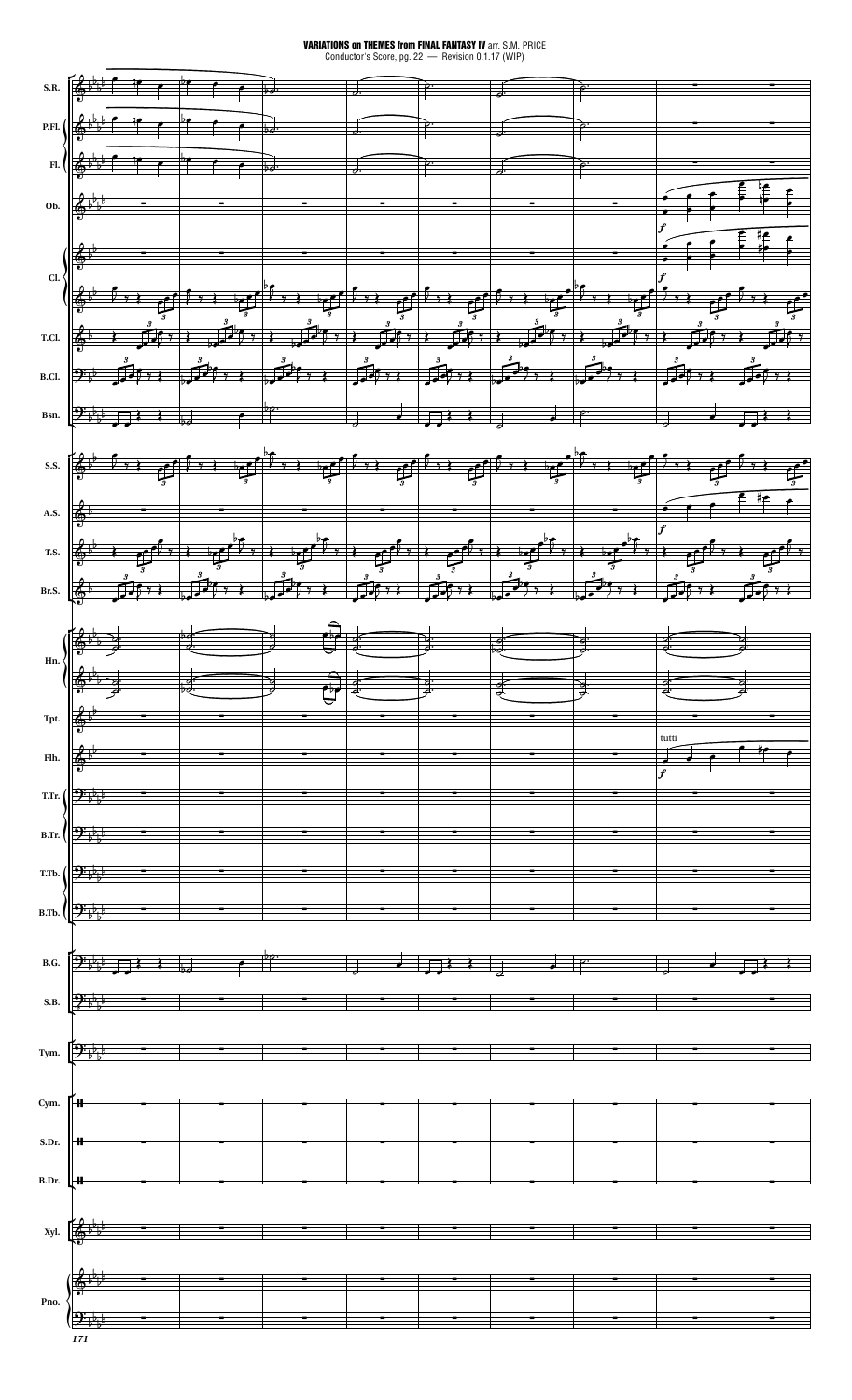# VARIATIONS on THEMES from FINAL FANTASY IV arr. S.M. PRICE Conductor's Score, pg. 23 — Revision 0.1.17 (WIP)

|                                         |                                                                                       |                                                                       |                      |                      |                            |                          | Conductor's Score, pg. 23 - Revision 0.1.17 (WIP) |    |           |              | 186         |       |              |   |
|-----------------------------------------|---------------------------------------------------------------------------------------|-----------------------------------------------------------------------|----------------------|----------------------|----------------------------|--------------------------|---------------------------------------------------|----|-----------|--------------|-------------|-------|--------------|---|
| S.R.                                    |                                                                                       |                                                                       |                      |                      |                            |                          |                                                   |    |           |              |             |       |              |   |
|                                         |                                                                                       |                                                                       |                      |                      |                            |                          |                                                   |    |           |              |             |       |              |   |
| P.Fl.                                   |                                                                                       |                                                                       |                      |                      |                            |                          |                                                   |    |           |              |             |       |              |   |
| Fl.                                     |                                                                                       |                                                                       |                      |                      |                            |                          |                                                   |    |           |              |             |       |              |   |
|                                         |                                                                                       |                                                                       |                      |                      |                            |                          | ₽                                                 |    |           |              | unis.       |       |              |   |
| Ob.                                     |                                                                                       |                                                                       |                      |                      |                            |                          |                                                   |    |           | ₽            |             |       |              |   |
|                                         |                                                                                       |                                                                       |                      |                      |                            |                          |                                                   |    |           |              | mf<br>unis. |       |              |   |
|                                         |                                                                                       |                                                                       |                      | Þθ                   |                            |                          |                                                   |    |           | ₫            |             |       |              |   |
| Cl.                                     |                                                                                       |                                                                       |                      |                      |                            |                          |                                                   |    |           |              | mf          | tutti |              |   |
|                                         |                                                                                       |                                                                       |                      |                      |                            |                          |                                                   |    |           |              |             |       |              |   |
|                                         |                                                                                       |                                                                       |                      |                      |                            |                          |                                                   |    |           |              |             | mf    |              |   |
| T.Cl.                                   |                                                                                       |                                                                       |                      |                      |                            |                          |                                                   |    |           |              | $\it mf$    |       |              |   |
|                                         |                                                                                       |                                                                       |                      |                      |                            |                          |                                                   |    |           |              | tutti       |       |              |   |
| $\mathbf{B}.\mathbf{C} \mathbf{l}.$     |                                                                                       |                                                                       |                      |                      |                            |                          |                                                   |    |           |              |             |       |              |   |
|                                         |                                                                                       |                                                                       |                      |                      |                            |                          |                                                   |    |           |              | m f         |       |              |   |
| Bsn.                                    |                                                                                       |                                                                       |                      |                      |                            |                          |                                                   |    |           |              |             |       |              |   |
|                                         |                                                                                       |                                                                       |                      |                      |                            |                          |                                                   |    |           |              |             |       |              |   |
| <b>S.S.</b>                             |                                                                                       |                                                                       |                      |                      |                            |                          |                                                   |    |           |              |             |       |              |   |
|                                         |                                                                                       |                                                                       |                      |                      |                            |                          |                                                   |    |           |              |             |       |              |   |
| A.S.                                    |                                                                                       |                                                                       |                      |                      |                            |                          |                                                   |    |           |              |             |       |              |   |
| T.S.                                    |                                                                                       |                                                                       |                      |                      |                            |                          |                                                   |    |           |              |             |       |              |   |
| Br.S.                                   |                                                                                       |                                                                       |                      |                      |                            |                          |                                                   |    |           |              |             |       |              |   |
|                                         |                                                                                       |                                                                       |                      |                      |                            |                          |                                                   |    |           |              |             |       |              |   |
|                                         |                                                                                       |                                                                       |                      |                      | $\widehat{\mathbb{P}}$     |                          |                                                   |    |           |              |             |       |              |   |
| $\text{Hn.} \left\langle \right\rangle$ |                                                                                       |                                                                       |                      |                      |                            |                          | প্ৰ                                               |    |           | ন্ব          |             |       |              |   |
|                                         |                                                                                       |                                                                       |                      |                      |                            |                          |                                                   |    |           |              |             |       |              |   |
|                                         |                                                                                       |                                                                       |                      |                      | $\overline{\mathbf{e}}$ be |                          | ञ्जू                                              | J. |           | <u>ञ्चुः</u> |             |       |              |   |
| Tpt.                                    |                                                                                       |                                                                       |                      |                      |                            |                          |                                                   |    |           |              |             |       |              |   |
|                                         |                                                                                       |                                                                       | $\overrightarrow{p}$ |                      |                            |                          | $\dot{\mathbb{P}}$                                |    |           | म्लें        |             |       |              |   |
|                                         | Flh. $\left \frac{2}{9}\right $                                                       |                                                                       |                      |                      |                            | $\overline{\phantom{a}}$ |                                                   |    |           |              |             |       |              |   |
|                                         | T.Tr. $\sqrt{\frac{1}{2} + \frac{1}{2} + \frac{1}{2}}$                                |                                                                       |                      |                      |                            |                          |                                                   |    |           |              |             |       |              |   |
|                                         |                                                                                       |                                                                       |                      |                      |                            |                          |                                                   |    |           |              |             |       |              |   |
|                                         | B.Tr. $\left(\left \frac{\partial^2 \mathbf{F}}{\partial \mathbf{F}}\right ^2\right)$ |                                                                       |                      |                      |                            |                          |                                                   |    |           |              |             |       |              |   |
|                                         |                                                                                       |                                                                       |                      |                      |                            |                          |                                                   |    |           |              |             |       |              | Ь |
| T.Tb.                                   | $\mathfrak{P}_{\mathbb{F}^*}$                                                         |                                                                       |                      |                      |                            |                          |                                                   |    |           |              |             |       |              |   |
|                                         | в.ть. $\sqrt{\frac{1}{2} + \frac{1}{2} + \frac{1}{2}}$                                |                                                                       |                      |                      |                            |                          |                                                   |    |           |              |             |       |              |   |
|                                         |                                                                                       |                                                                       |                      |                      |                            |                          |                                                   |    |           |              |             |       |              |   |
|                                         |                                                                                       | B.G. $\left[\frac{\partial \cdot \phi}{\partial \phi} \right]_{\phi}$ | $\overline{\bullet}$ | $\mathbb{P}^{\circ}$ |                            |                          |                                                   |    | $\bullet$ |              | $\exists$   |       | $\mathbb{P}$ |   |
|                                         |                                                                                       |                                                                       |                      |                      |                            |                          |                                                   |    |           |              |             |       |              |   |
|                                         | S.B. $\frac{1}{2}$                                                                    |                                                                       |                      |                      |                            |                          |                                                   |    |           |              |             |       |              |   |
|                                         |                                                                                       |                                                                       |                      |                      |                            |                          |                                                   |    |           |              |             |       |              |   |
| Tym.                                    | $\mathbb{P}^{\downarrow}$                                                             |                                                                       |                      |                      |                            |                          |                                                   |    |           |              |             |       |              |   |
|                                         |                                                                                       |                                                                       |                      |                      |                            |                          |                                                   |    |           |              |             |       |              |   |
| Cym.                                    | ſ₩                                                                                    |                                                                       |                      |                      |                            |                          |                                                   |    |           |              |             |       |              |   |
|                                         |                                                                                       |                                                                       |                      |                      |                            |                          |                                                   |    |           |              |             |       |              |   |
| S.Dr.                                   | ╟╫                                                                                    |                                                                       |                      |                      |                            |                          |                                                   |    |           |              |             |       |              |   |
|                                         | B.Dr. $\ \cdot\ $                                                                     |                                                                       |                      |                      |                            |                          |                                                   |    |           |              |             |       |              |   |
|                                         |                                                                                       |                                                                       |                      |                      |                            |                          |                                                   |    |           |              |             |       |              |   |
|                                         |                                                                                       |                                                                       |                      |                      |                            |                          |                                                   |    |           |              |             |       |              |   |
|                                         | $\frac{1}{2}$ Xyl. $\left[\frac{1}{2} + \frac{1}{2} + \frac{1}{2}\right]$             |                                                                       | 专                    | $\mathbf{r}$         |                            | Ξ                        |                                                   |    |           |              |             |       |              |   |
|                                         |                                                                                       |                                                                       |                      |                      |                            |                          |                                                   |    |           |              |             |       |              |   |
|                                         | $\frac{1}{2}$                                                                         |                                                                       |                      |                      |                            |                          |                                                   |    |           |              |             |       |              |   |
| Pno. $\left\{$                          |                                                                                       |                                                                       |                      |                      |                            |                          |                                                   |    |           |              |             |       |              |   |
|                                         | $9 + $<br>${\bf 180}$                                                                 |                                                                       |                      |                      |                            |                          |                                                   |    |           |              |             |       |              |   |
|                                         |                                                                                       |                                                                       |                      |                      |                            |                          |                                                   |    |           |              |             |       |              |   |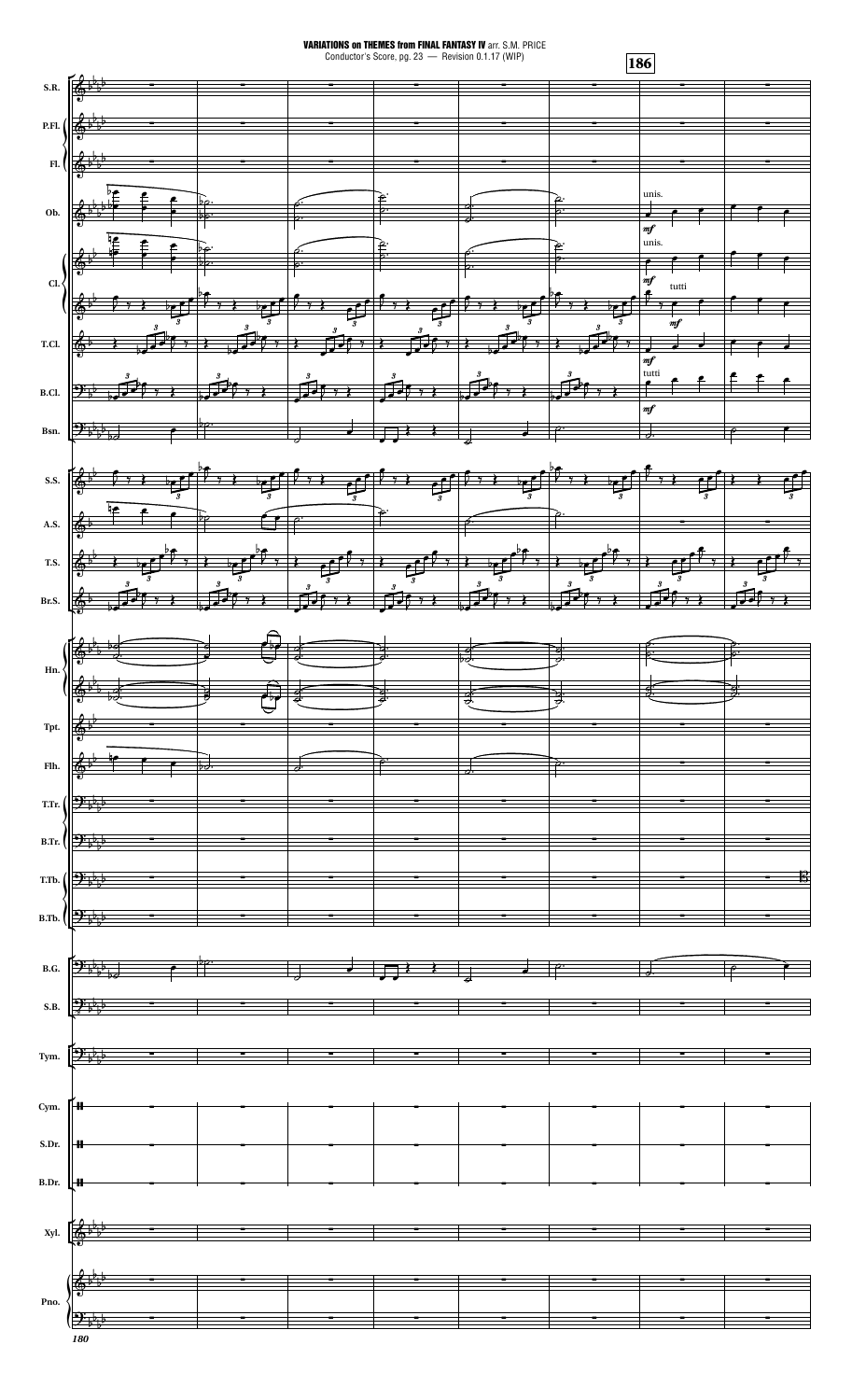# VARIATIONS on THEMES from FINAL FANTASY IV arr. S.M. PRICE Conductor's Score, pg. 24 — Revision 0.1.17 (WIP)



**188**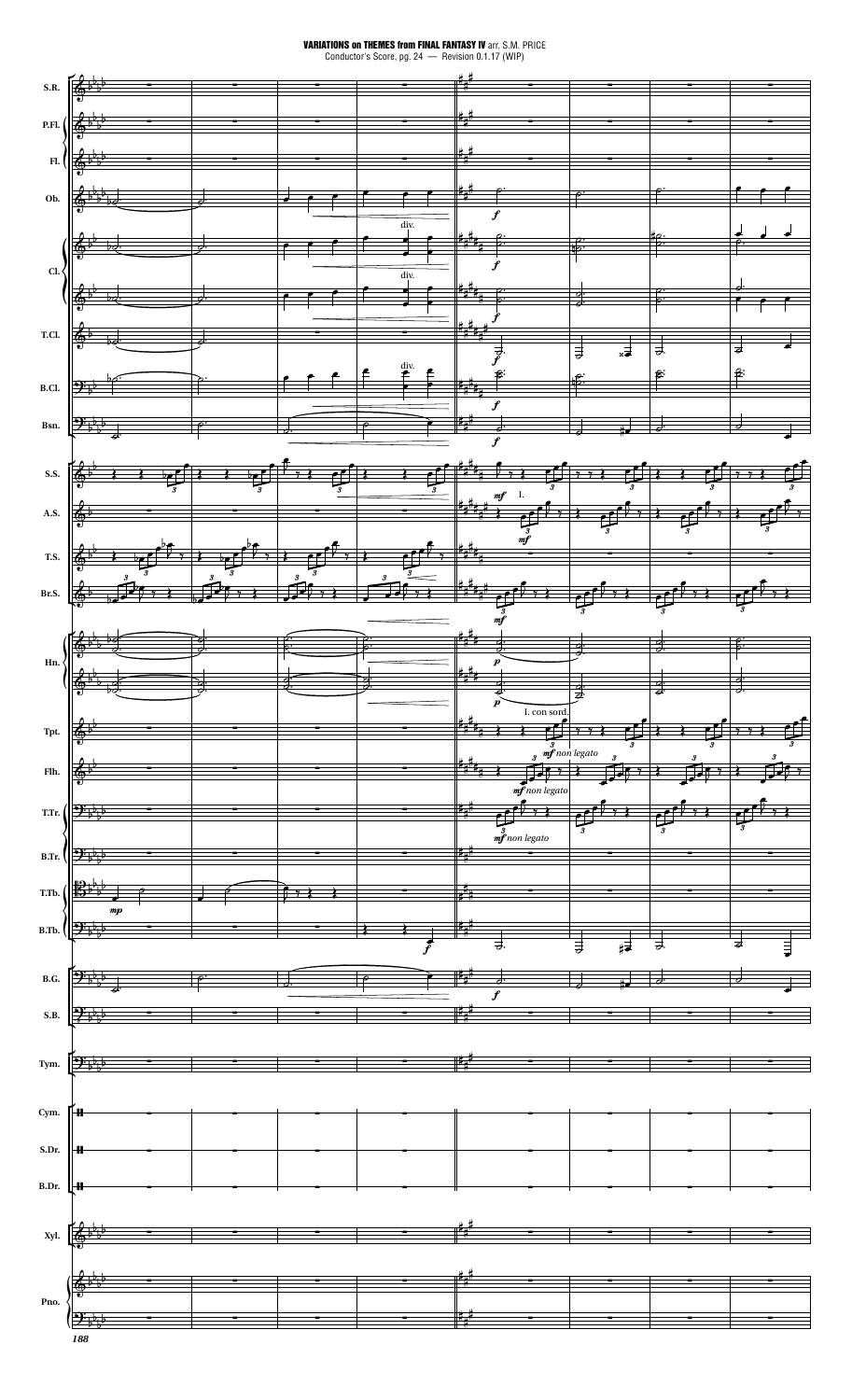# VARIATIONS on THEMES from FINAL FANTASY IV arr. S.M. PRICE Conductor's Score, pg. 25 — Revision 0.1.17 (WIP)



|                                                   |                                                        |                      |                                                         |                          |                          |   |   |                            |          |          |                           | <b>ZU</b> /   Moderato, $J=92$ |                                                                                                                    |  |
|---------------------------------------------------|--------------------------------------------------------|----------------------|---------------------------------------------------------|--------------------------|--------------------------|---|---|----------------------------|----------|----------|---------------------------|--------------------------------|--------------------------------------------------------------------------------------------------------------------|--|
| S.R.                                              |                                                        |                      |                                                         |                          |                          |   |   |                            |          |          |                           |                                |                                                                                                                    |  |
|                                                   |                                                        |                      |                                                         |                          |                          |   |   |                            |          |          |                           |                                |                                                                                                                    |  |
| P.Fl.                                             |                                                        |                      |                                                         |                          |                          |   |   |                            |          |          |                           |                                |                                                                                                                    |  |
|                                                   |                                                        |                      |                                                         |                          |                          |   |   |                            |          |          |                           |                                |                                                                                                                    |  |
| Fl.                                               |                                                        |                      |                                                         |                          |                          |   |   |                            |          |          |                           |                                |                                                                                                                    |  |
|                                                   |                                                        |                      |                                                         |                          |                          |   |   |                            |          |          |                           |                                |                                                                                                                    |  |
| Ob.                                               |                                                        |                      |                                                         |                          |                          |   |   |                            |          |          |                           |                                |                                                                                                                    |  |
|                                                   |                                                        |                      |                                                         |                          |                          |   |   |                            |          |          |                           |                                |                                                                                                                    |  |
|                                                   |                                                        |                      |                                                         |                          |                          |   |   |                            |          |          |                           |                                |                                                                                                                    |  |
| Cl.                                               |                                                        |                      |                                                         |                          |                          |   |   |                            |          |          |                           |                                |                                                                                                                    |  |
|                                                   |                                                        |                      |                                                         |                          |                          |   |   |                            |          |          |                           |                                |                                                                                                                    |  |
|                                                   |                                                        |                      |                                                         |                          |                          |   |   |                            |          |          |                           |                                |                                                                                                                    |  |
| T.Cl.                                             |                                                        |                      |                                                         |                          |                          |   |   |                            |          |          |                           |                                |                                                                                                                    |  |
|                                                   | $\exists$                                              |                      |                                                         |                          |                          |   |   |                            |          |          |                           |                                |                                                                                                                    |  |
|                                                   |                                                        |                      |                                                         |                          |                          |   |   |                            |          |          |                           |                                |                                                                                                                    |  |
| B.C.                                              | <b>9 掃</b>                                             |                      |                                                         |                          |                          |   |   |                            |          |          | क्ति                      |                                |                                                                                                                    |  |
|                                                   |                                                        |                      |                                                         |                          |                          |   |   |                            |          |          |                           |                                |                                                                                                                    |  |
| Bsn.                                              |                                                        |                      |                                                         |                          |                          |   |   |                            |          |          |                           |                                |                                                                                                                    |  |
|                                                   |                                                        |                      |                                                         |                          |                          |   |   |                            |          |          |                           |                                |                                                                                                                    |  |
|                                                   |                                                        |                      |                                                         |                          |                          |   |   |                            |          |          |                           |                                |                                                                                                                    |  |
| <b>s.s.</b>                                       |                                                        | $\frac{1}{s}$        |                                                         |                          |                          |   |   |                            |          |          |                           |                                |                                                                                                                    |  |
|                                                   |                                                        |                      |                                                         |                          |                          |   |   |                            |          |          |                           |                                |                                                                                                                    |  |
| A.S.                                              |                                                        |                      |                                                         |                          |                          |   |   |                            |          |          |                           |                                |                                                                                                                    |  |
|                                                   |                                                        |                      |                                                         |                          |                          |   |   |                            |          |          |                           |                                |                                                                                                                    |  |
| <b>T.S.</b>                                       |                                                        |                      |                                                         |                          |                          |   |   |                            |          |          |                           |                                |                                                                                                                    |  |
|                                                   |                                                        |                      | $\begin{array}{c} \overline{\\ \bullet \end{array}$     |                          |                          |   |   |                            |          |          |                           |                                |                                                                                                                    |  |
|                                                   |                                                        | $\boldsymbol{\beta}$ | $\int_0^3$                                              |                          |                          |   |   |                            |          |          |                           |                                |                                                                                                                    |  |
| $\frac{1}{2}$ Br.S.                               |                                                        |                      |                                                         |                          |                          |   |   |                            |          |          |                           |                                |                                                                                                                    |  |
|                                                   |                                                        |                      |                                                         |                          |                          |   |   |                            |          |          |                           |                                |                                                                                                                    |  |
|                                                   |                                                        |                      |                                                         |                          |                          |   |   |                            |          |          |                           |                                |                                                                                                                    |  |
| Hn.                                               |                                                        |                      |                                                         |                          |                          |   |   |                            |          |          |                           |                                |                                                                                                                    |  |
|                                                   |                                                        |                      | ষ                                                       |                          |                          |   |   |                            |          |          |                           |                                |                                                                                                                    |  |
|                                                   |                                                        |                      |                                                         |                          |                          |   |   |                            |          |          |                           |                                |                                                                                                                    |  |
|                                                   |                                                        |                      |                                                         |                          |                          |   |   |                            |          |          |                           |                                |                                                                                                                    |  |
| Tpt.                                              |                                                        |                      | $\frac{77}{100}$                                        |                          |                          |   |   |                            |          |          |                           |                                |                                                                                                                    |  |
|                                                   |                                                        |                      |                                                         |                          |                          |   |   |                            |          |          |                           |                                |                                                                                                                    |  |
| F <sub>lh</sub>                                   |                                                        |                      |                                                         | $\overline{\phantom{a}}$ | $\overline{\phantom{a}}$ | Ξ | Ξ |                            |          |          |                           |                                |                                                                                                                    |  |
|                                                   |                                                        |                      |                                                         |                          |                          |   |   |                            |          |          |                           |                                |                                                                                                                    |  |
| T.Tr.                                             |                                                        | 7 <sup>2</sup>       | $\frac{3}{2}$ $\frac{3}{2}$ $\frac{3}{2}$ $\frac{3}{2}$ |                          |                          |   |   |                            |          |          |                           |                                |                                                                                                                    |  |
|                                                   |                                                        |                      |                                                         |                          |                          |   |   |                            |          |          |                           |                                |                                                                                                                    |  |
| B.Tr.                                             |                                                        |                      |                                                         |                          |                          |   |   |                            |          |          |                           |                                |                                                                                                                    |  |
|                                                   |                                                        |                      |                                                         |                          |                          |   |   |                            |          |          |                           |                                |                                                                                                                    |  |
| T.Tb.                                             | 膨舞                                                     |                      |                                                         |                          |                          |   |   |                            |          |          |                           |                                |                                                                                                                    |  |
|                                                   |                                                        |                      |                                                         |                          |                          |   |   |                            |          |          |                           |                                |                                                                                                                    |  |
| B.Tb.                                             |                                                        |                      |                                                         |                          |                          |   |   |                            |          |          |                           |                                |                                                                                                                    |  |
|                                                   | $\frac{1}{2}$                                          |                      |                                                         |                          |                          |   |   |                            |          |          |                           |                                |                                                                                                                    |  |
| <b>B.G.</b>                                       | ∣⊃∺#                                                   |                      | $f \circ f$                                             | $\overline{\phantom{a}}$ |                          |   |   |                            |          |          |                           |                                |                                                                                                                    |  |
|                                                   |                                                        |                      |                                                         |                          |                          |   |   |                            |          |          |                           |                                |                                                                                                                    |  |
|                                                   |                                                        |                      |                                                         |                          |                          |   |   |                            |          |          |                           |                                |                                                                                                                    |  |
| S.B.                                              | $ 2+1 $                                                |                      |                                                         |                          |                          |   |   |                            |          |          |                           |                                |                                                                                                                    |  |
|                                                   |                                                        |                      |                                                         |                          |                          |   |   |                            |          |          |                           |                                |                                                                                                                    |  |
| Tym.                                              | [9:4]                                                  |                      |                                                         |                          |                          |   |   |                            |          |          |                           |                                |                                                                                                                    |  |
|                                                   |                                                        |                      |                                                         |                          |                          |   |   |                            |          |          |                           |                                |                                                                                                                    |  |
|                                                   |                                                        |                      |                                                         |                          |                          |   |   |                            |          |          |                           |                                |                                                                                                                    |  |
| Cym. $\left[\begin{array}{cc} \end{array}\right]$ |                                                        |                      |                                                         |                          |                          |   |   |                            |          |          |                           | $\frac{2}{2}$                  |                                                                                                                    |  |
|                                                   |                                                        |                      |                                                         |                          |                          |   |   |                            |          |          |                           |                                |                                                                                                                    |  |
| S.Dr.                                             | ╫                                                      |                      |                                                         |                          |                          |   |   |                            |          |          |                           | $\frac{2}{2}$                  |                                                                                                                    |  |
|                                                   |                                                        |                      |                                                         |                          |                          |   |   |                            |          |          |                           |                                |                                                                                                                    |  |
| B.Dr.                                             | լ⊦ա                                                    |                      |                                                         |                          |                          |   |   |                            |          |          |                           |                                |                                                                                                                    |  |
|                                                   |                                                        |                      |                                                         |                          |                          |   |   |                            |          |          |                           |                                |                                                                                                                    |  |
|                                                   |                                                        |                      |                                                         |                          |                          |   |   |                            |          |          |                           |                                |                                                                                                                    |  |
|                                                   | $Xyl.$ $\left[\bigoplus_{i=1}^{n} \frac{1}{i} \right]$ |                      |                                                         | F                        |                          |   |   |                            |          |          |                           |                                |                                                                                                                    |  |
|                                                   |                                                        |                      |                                                         |                          |                          |   |   |                            |          |          |                           |                                |                                                                                                                    |  |
|                                                   |                                                        |                      |                                                         |                          |                          |   |   |                            |          |          |                           |                                |                                                                                                                    |  |
|                                                   |                                                        |                      |                                                         |                          |                          |   |   |                            |          |          |                           |                                |                                                                                                                    |  |
| Pno.                                              |                                                        |                      |                                                         |                          |                          |   |   |                            |          |          |                           | $\mathfrak{m}p$                |                                                                                                                    |  |
|                                                   | ( <del>): [[</del>                                     |                      |                                                         | ⋍                        |                          |   |   | <del>- - - - - - - -</del> | <u>—</u> | <u>—</u> | $\parallel$ $\frac{1}{2}$ |                                | $\frac{1}{2}$ of $\frac{1}{2}$ $\frac{1}{2}$ $\frac{1}{2}$ $\frac{1}{2}$ $\frac{1}{2}$ $\frac{1}{2}$ $\frac{1}{2}$ |  |
|                                                   | 196                                                    |                      |                                                         |                          |                          |   |   |                            |          |          |                           |                                |                                                                                                                    |  |
|                                                   |                                                        |                      |                                                         |                          |                          |   |   |                            |          |          |                           |                                |                                                                                                                    |  |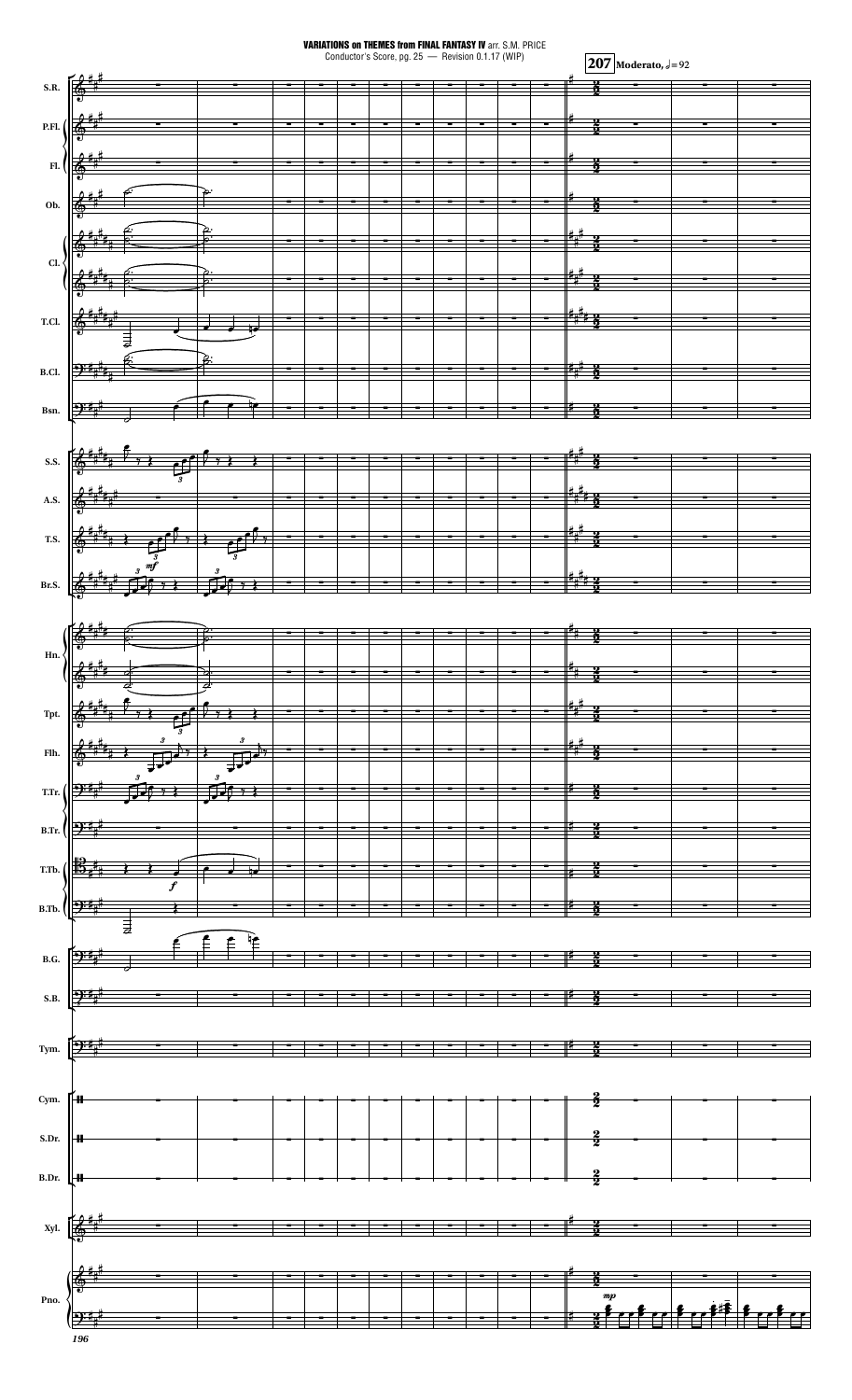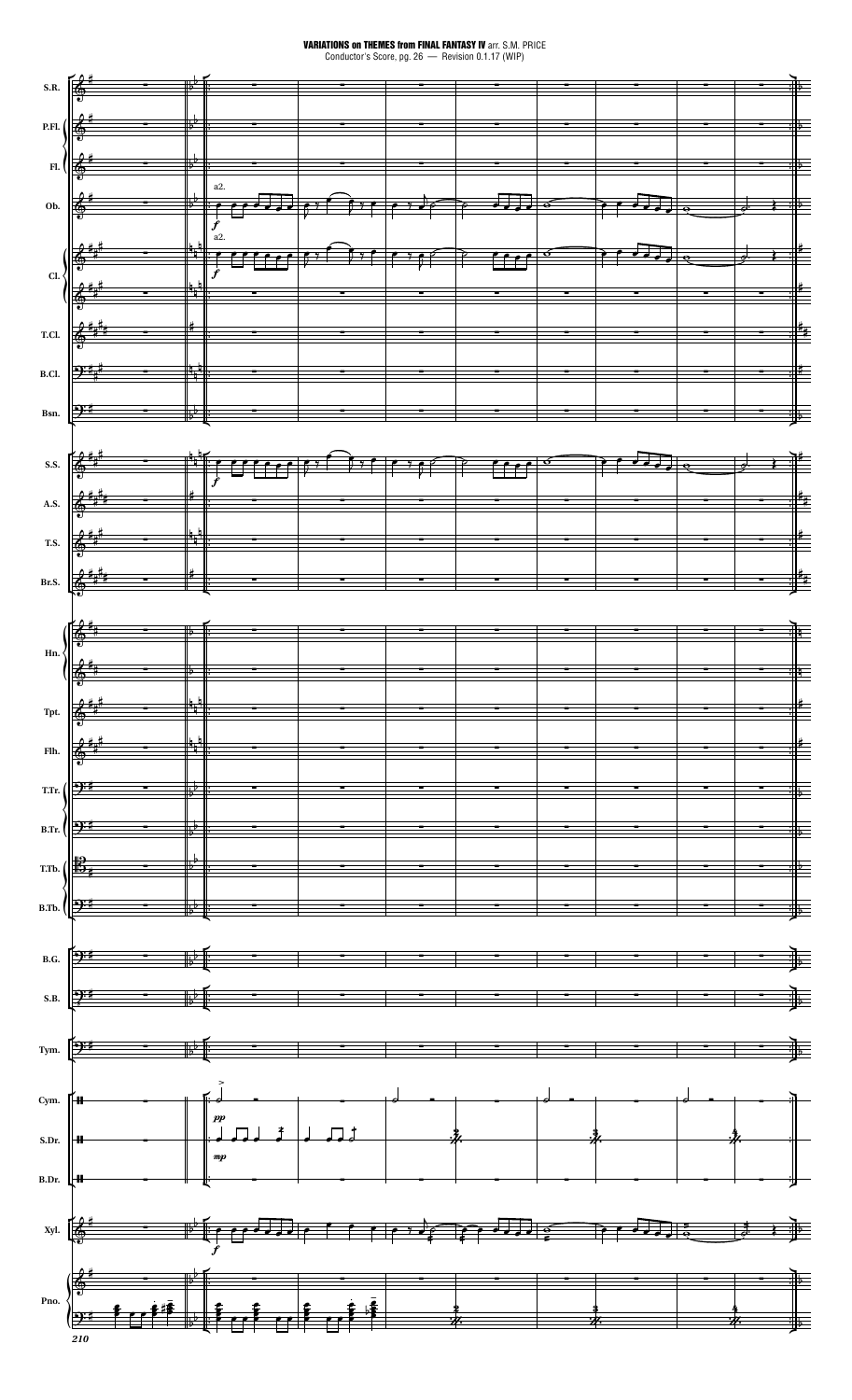

**219**

# VARIATIONS on THEMES from FINAL FANTASY IV arr. S.M. PRICE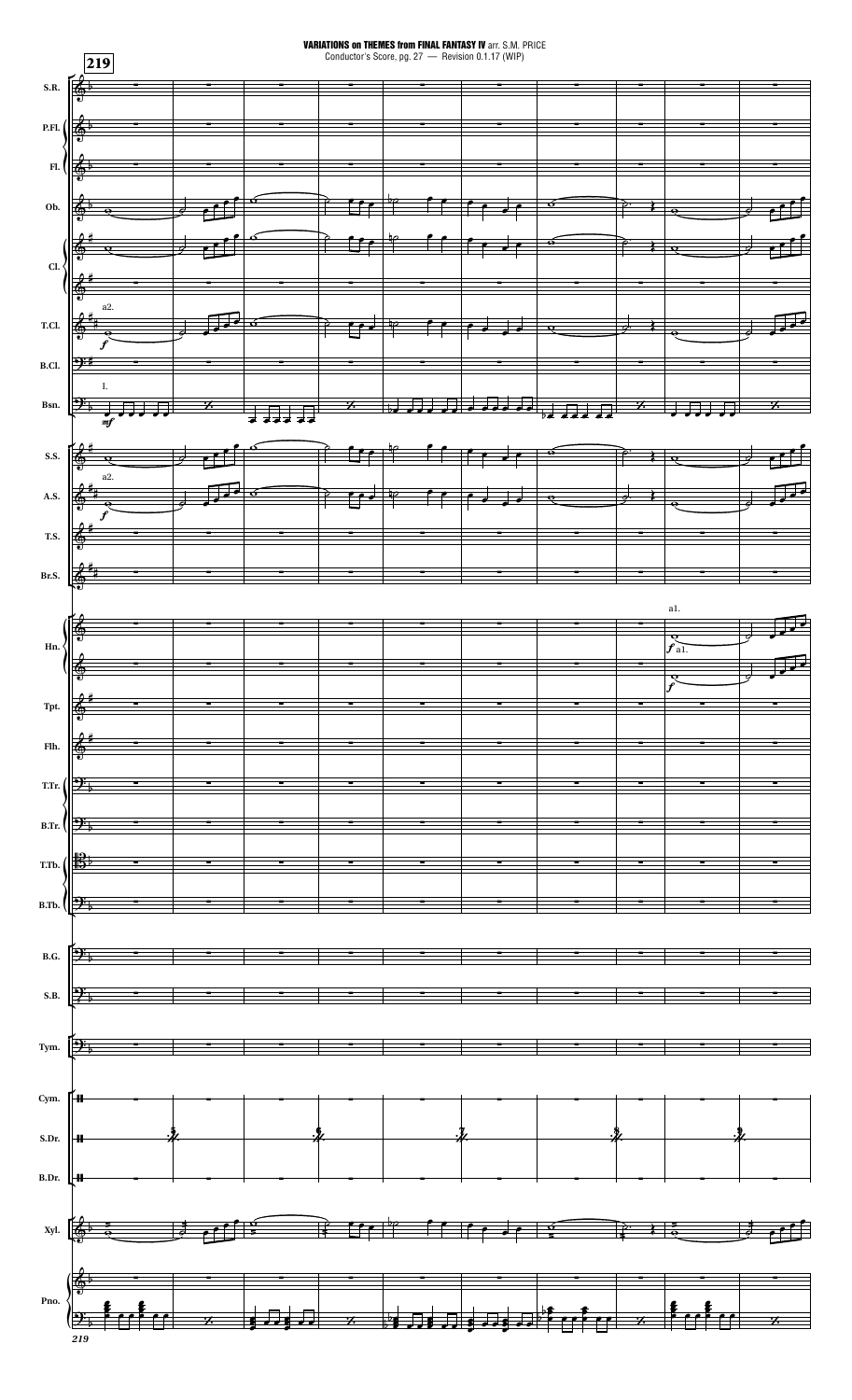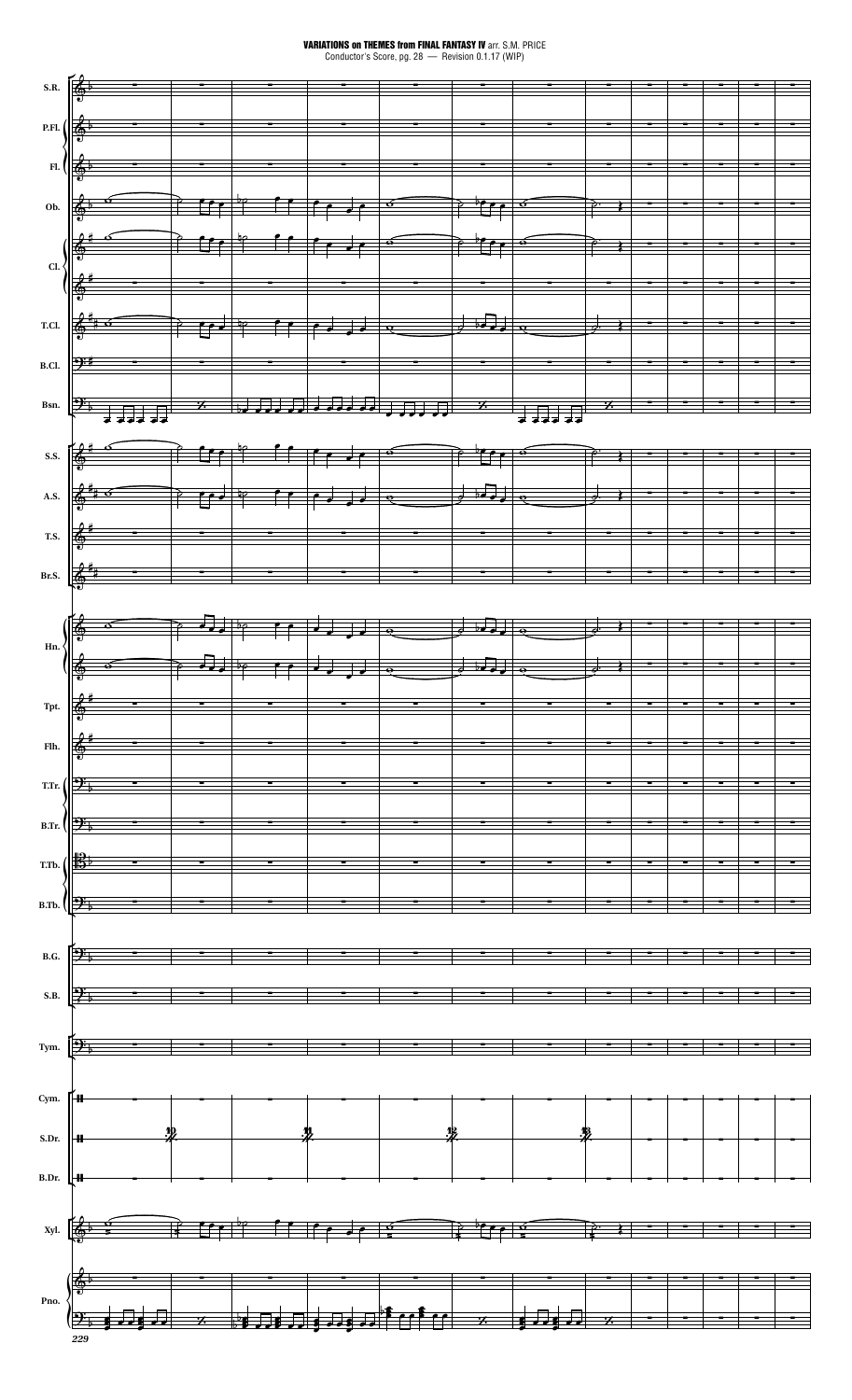![](_page_28_Figure_1.jpeg)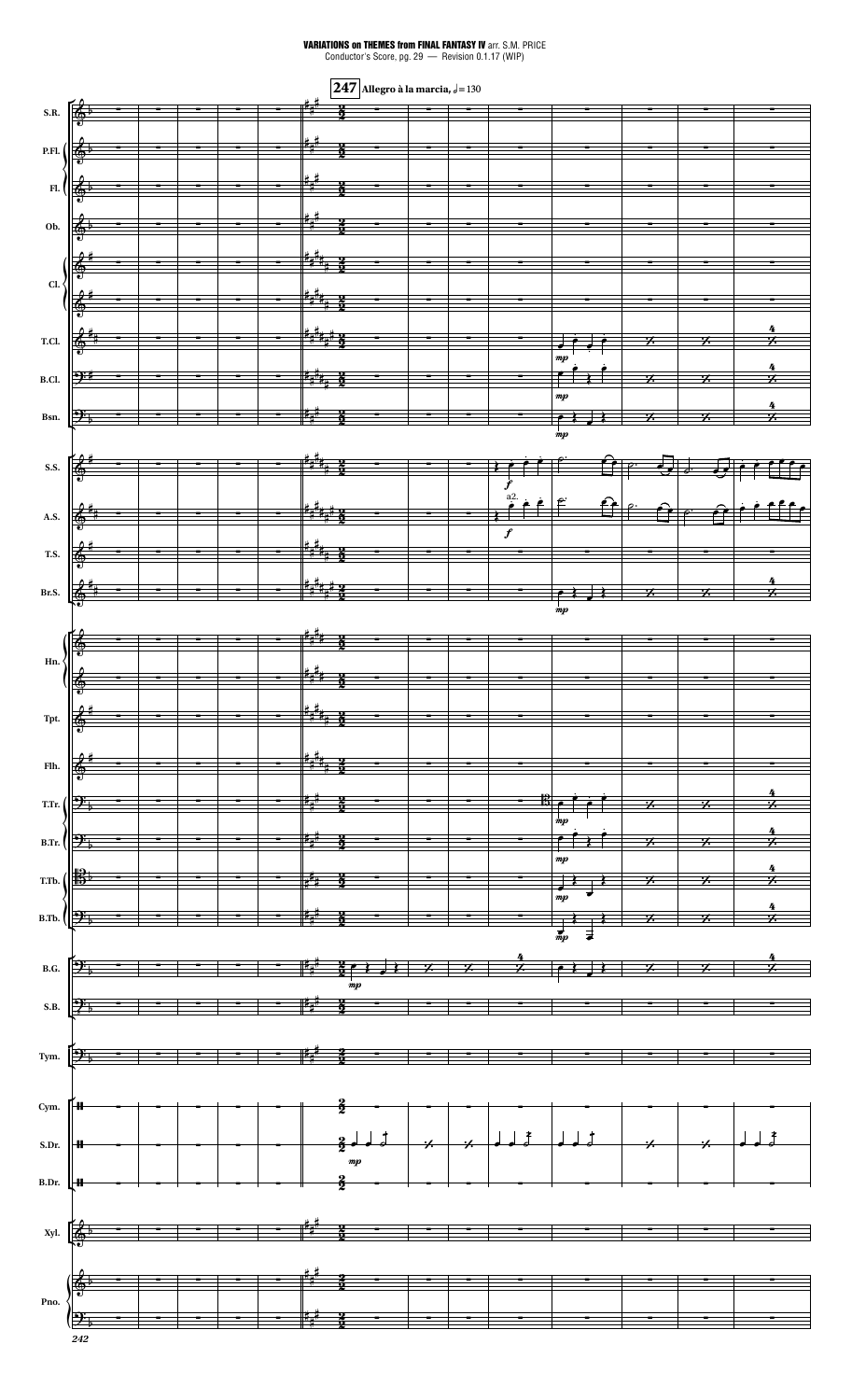|                                               |                                                                                   |                                                                                                                                                                                                                                                                                                                                                                                                                                 |    | <b>VARIATIONS on THEMES from FINAL FANTASY IV arr. S.M. PRICE</b><br>Conductor's Score, pg. 30 - Revision 0.1.17 (WIP) |                          |                                                                                                                                                                                                                                                                                                                                                                             |                          |
|-----------------------------------------------|-----------------------------------------------------------------------------------|---------------------------------------------------------------------------------------------------------------------------------------------------------------------------------------------------------------------------------------------------------------------------------------------------------------------------------------------------------------------------------------------------------------------------------|----|------------------------------------------------------------------------------------------------------------------------|--------------------------|-----------------------------------------------------------------------------------------------------------------------------------------------------------------------------------------------------------------------------------------------------------------------------------------------------------------------------------------------------------------------------|--------------------------|
| S.R.                                          |                                                                                   |                                                                                                                                                                                                                                                                                                                                                                                                                                 |    |                                                                                                                        |                          |                                                                                                                                                                                                                                                                                                                                                                             |                          |
| P.Fl                                          |                                                                                   |                                                                                                                                                                                                                                                                                                                                                                                                                                 |    |                                                                                                                        |                          |                                                                                                                                                                                                                                                                                                                                                                             |                          |
|                                               |                                                                                   |                                                                                                                                                                                                                                                                                                                                                                                                                                 |    |                                                                                                                        |                          |                                                                                                                                                                                                                                                                                                                                                                             |                          |
| F1                                            |                                                                                   |                                                                                                                                                                                                                                                                                                                                                                                                                                 |    |                                                                                                                        |                          |                                                                                                                                                                                                                                                                                                                                                                             |                          |
| Ob.                                           |                                                                                   |                                                                                                                                                                                                                                                                                                                                                                                                                                 |    |                                                                                                                        |                          |                                                                                                                                                                                                                                                                                                                                                                             |                          |
| Cl.                                           |                                                                                   |                                                                                                                                                                                                                                                                                                                                                                                                                                 |    |                                                                                                                        |                          |                                                                                                                                                                                                                                                                                                                                                                             |                          |
|                                               |                                                                                   |                                                                                                                                                                                                                                                                                                                                                                                                                                 |    |                                                                                                                        |                          |                                                                                                                                                                                                                                                                                                                                                                             |                          |
| T.Cl.                                         |                                                                                   |                                                                                                                                                                                                                                                                                                                                                                                                                                 |    |                                                                                                                        |                          |                                                                                                                                                                                                                                                                                                                                                                             |                          |
| B.Cl.                                         |                                                                                   |                                                                                                                                                                                                                                                                                                                                                                                                                                 | Ÿ. |                                                                                                                        |                          |                                                                                                                                                                                                                                                                                                                                                                             |                          |
| Bsn.                                          |                                                                                   |                                                                                                                                                                                                                                                                                                                                                                                                                                 |    |                                                                                                                        |                          |                                                                                                                                                                                                                                                                                                                                                                             |                          |
|                                               |                                                                                   |                                                                                                                                                                                                                                                                                                                                                                                                                                 |    |                                                                                                                        |                          |                                                                                                                                                                                                                                                                                                                                                                             |                          |
| <b>s.s.</b>                                   |                                                                                   |                                                                                                                                                                                                                                                                                                                                                                                                                                 |    |                                                                                                                        |                          |                                                                                                                                                                                                                                                                                                                                                                             |                          |
| A.S.                                          |                                                                                   |                                                                                                                                                                                                                                                                                                                                                                                                                                 |    |                                                                                                                        |                          |                                                                                                                                                                                                                                                                                                                                                                             |                          |
| T.S.                                          |                                                                                   |                                                                                                                                                                                                                                                                                                                                                                                                                                 |    |                                                                                                                        |                          |                                                                                                                                                                                                                                                                                                                                                                             |                          |
| Br.S.                                         |                                                                                   |                                                                                                                                                                                                                                                                                                                                                                                                                                 |    |                                                                                                                        |                          |                                                                                                                                                                                                                                                                                                                                                                             |                          |
|                                               |                                                                                   |                                                                                                                                                                                                                                                                                                                                                                                                                                 |    |                                                                                                                        |                          |                                                                                                                                                                                                                                                                                                                                                                             |                          |
| Hn.                                           |                                                                                   |                                                                                                                                                                                                                                                                                                                                                                                                                                 |    |                                                                                                                        |                          |                                                                                                                                                                                                                                                                                                                                                                             |                          |
|                                               |                                                                                   |                                                                                                                                                                                                                                                                                                                                                                                                                                 |    |                                                                                                                        |                          |                                                                                                                                                                                                                                                                                                                                                                             |                          |
|                                               |                                                                                   |                                                                                                                                                                                                                                                                                                                                                                                                                                 |    |                                                                                                                        |                          |                                                                                                                                                                                                                                                                                                                                                                             |                          |
|                                               | Tpt. $\frac{1}{2}$                                                                |                                                                                                                                                                                                                                                                                                                                                                                                                                 |    | a2. senza sord.                                                                                                        | $\overline{\phantom{a}}$ | $\int_{0}^{\infty}$<br>$\overline{\phantom{a}}$                                                                                                                                                                                                                                                                                                                             |                          |
|                                               |                                                                                   |                                                                                                                                                                                                                                                                                                                                                                                                                                 |    |                                                                                                                        |                          |                                                                                                                                                                                                                                                                                                                                                                             |                          |
|                                               | Flh. $\frac{2}{6}$<br>$\mathbf{r}$                                                | $\frac{1}{\sqrt{1-\frac{1}{2}}}\frac{1}{\sqrt{1-\frac{1}{2}}}\frac{1}{\sqrt{1-\frac{1}{2}}}\frac{1}{\sqrt{1-\frac{1}{2}}}\frac{1}{\sqrt{1-\frac{1}{2}}}\frac{1}{\sqrt{1-\frac{1}{2}}}\frac{1}{\sqrt{1-\frac{1}{2}}}\frac{1}{\sqrt{1-\frac{1}{2}}}\frac{1}{\sqrt{1-\frac{1}{2}}}\frac{1}{\sqrt{1-\frac{1}{2}}}\frac{1}{\sqrt{1-\frac{1}{2}}}\frac{1}{\sqrt{1-\frac{1}{2}}}\frac{1}{\sqrt{1-\frac{1}{2}}}\frac{1}{\sqrt{1-\frac{$ |    | $\frac{a_2}{\sqrt{a_1^2+a_2^2}}$                                                                                       | $\mathcal{C}$            | $\begin{picture}(20,20) \put(0,0){\vector(1,0){10}} \put(15,0){\vector(1,0){10}} \put(15,0){\vector(1,0){10}} \put(15,0){\vector(1,0){10}} \put(15,0){\vector(1,0){10}} \put(15,0){\vector(1,0){10}} \put(15,0){\vector(1,0){10}} \put(15,0){\vector(1,0){10}} \put(15,0){\vector(1,0){10}} \put(15,0){\vector(1,0){10}} \put(15,0){\vector(1,0){10}} \put(15,0){\vector(1$ |                          |
| T.Tr.                                         | 膨弄                                                                                |                                                                                                                                                                                                                                                                                                                                                                                                                                 |    |                                                                                                                        |                          | $\frac{1}{2}$                                                                                                                                                                                                                                                                                                                                                               | <u>'/ </u>               |
|                                               | B.Tr.                                                                             | $\frac{1}{2}$ $\frac{1}{2}$ $\frac{1}{2}$ $\frac{1}{2}$ $\frac{1}{2}$ $\frac{1}{2}$ $\frac{1}{2}$ $\frac{1}{2}$ $\frac{1}{2}$ $\frac{1}{2}$ $\frac{1}{2}$ $\frac{1}{2}$ $\frac{1}{2}$ $\frac{1}{2}$ $\frac{1}{2}$ $\frac{1}{2}$ $\frac{1}{2}$ $\frac{1}{2}$ $\frac{1}{2}$ $\frac{1}{2}$ $\frac{1}{2}$ $\frac{1}{2}$                                                                                                             |    | $\frac{4}{7}$                                                                                                          | 聿                        |                                                                                                                                                                                                                                                                                                                                                                             | $\overline{\mathscr{L}}$ |
|                                               | T.Tb. $\left(\frac{13}{15}\right)$                                                |                                                                                                                                                                                                                                                                                                                                                                                                                                 |    |                                                                                                                        |                          |                                                                                                                                                                                                                                                                                                                                                                             |                          |
|                                               |                                                                                   |                                                                                                                                                                                                                                                                                                                                                                                                                                 |    |                                                                                                                        |                          |                                                                                                                                                                                                                                                                                                                                                                             |                          |
|                                               |                                                                                   |                                                                                                                                                                                                                                                                                                                                                                                                                                 |    |                                                                                                                        |                          |                                                                                                                                                                                                                                                                                                                                                                             |                          |
|                                               | B.G. $2$<br>$\overline{\phantom{0}}$                                              | $\begin{array}{ c c c c c c }\n\hline\n\bullet & \bullet & \times & \times & \times \end{array}$                                                                                                                                                                                                                                                                                                                                |    |                                                                                                                        | $\overline{\phantom{a}}$ |                                                                                                                                                                                                                                                                                                                                                                             |                          |
|                                               | $S.B.$ $\frac{1}{2}$                                                              |                                                                                                                                                                                                                                                                                                                                                                                                                                 |    |                                                                                                                        |                          |                                                                                                                                                                                                                                                                                                                                                                             |                          |
|                                               | $9 +$                                                                             |                                                                                                                                                                                                                                                                                                                                                                                                                                 |    |                                                                                                                        |                          |                                                                                                                                                                                                                                                                                                                                                                             |                          |
|                                               |                                                                                   |                                                                                                                                                                                                                                                                                                                                                                                                                                 |    |                                                                                                                        |                          |                                                                                                                                                                                                                                                                                                                                                                             |                          |
|                                               | ╟╫                                                                                |                                                                                                                                                                                                                                                                                                                                                                                                                                 |    |                                                                                                                        |                          |                                                                                                                                                                                                                                                                                                                                                                             |                          |
|                                               | ╟╫                                                                                | $\overline{\phantom{a}}$                                                                                                                                                                                                                                                                                                                                                                                                        |    |                                                                                                                        |                          |                                                                                                                                                                                                                                                                                                                                                                             |                          |
|                                               |                                                                                   |                                                                                                                                                                                                                                                                                                                                                                                                                                 |    |                                                                                                                        |                          |                                                                                                                                                                                                                                                                                                                                                                             |                          |
|                                               | $Xyl.$ $\left[\begin{array}{c} 2+\frac{1}{2} \\ 6+\frac{1}{2} \end{array}\right]$ |                                                                                                                                                                                                                                                                                                                                                                                                                                 |    |                                                                                                                        |                          |                                                                                                                                                                                                                                                                                                                                                                             |                          |
|                                               |                                                                                   |                                                                                                                                                                                                                                                                                                                                                                                                                                 |    |                                                                                                                        |                          |                                                                                                                                                                                                                                                                                                                                                                             |                          |
| Tym.<br>Cym.<br>S.Dr.<br>B.Dr. $\ \ $<br>Pno. | $k^{\sharp}$<br>$\overline{\phantom{a}}$                                          |                                                                                                                                                                                                                                                                                                                                                                                                                                 |    |                                                                                                                        |                          |                                                                                                                                                                                                                                                                                                                                                                             |                          |